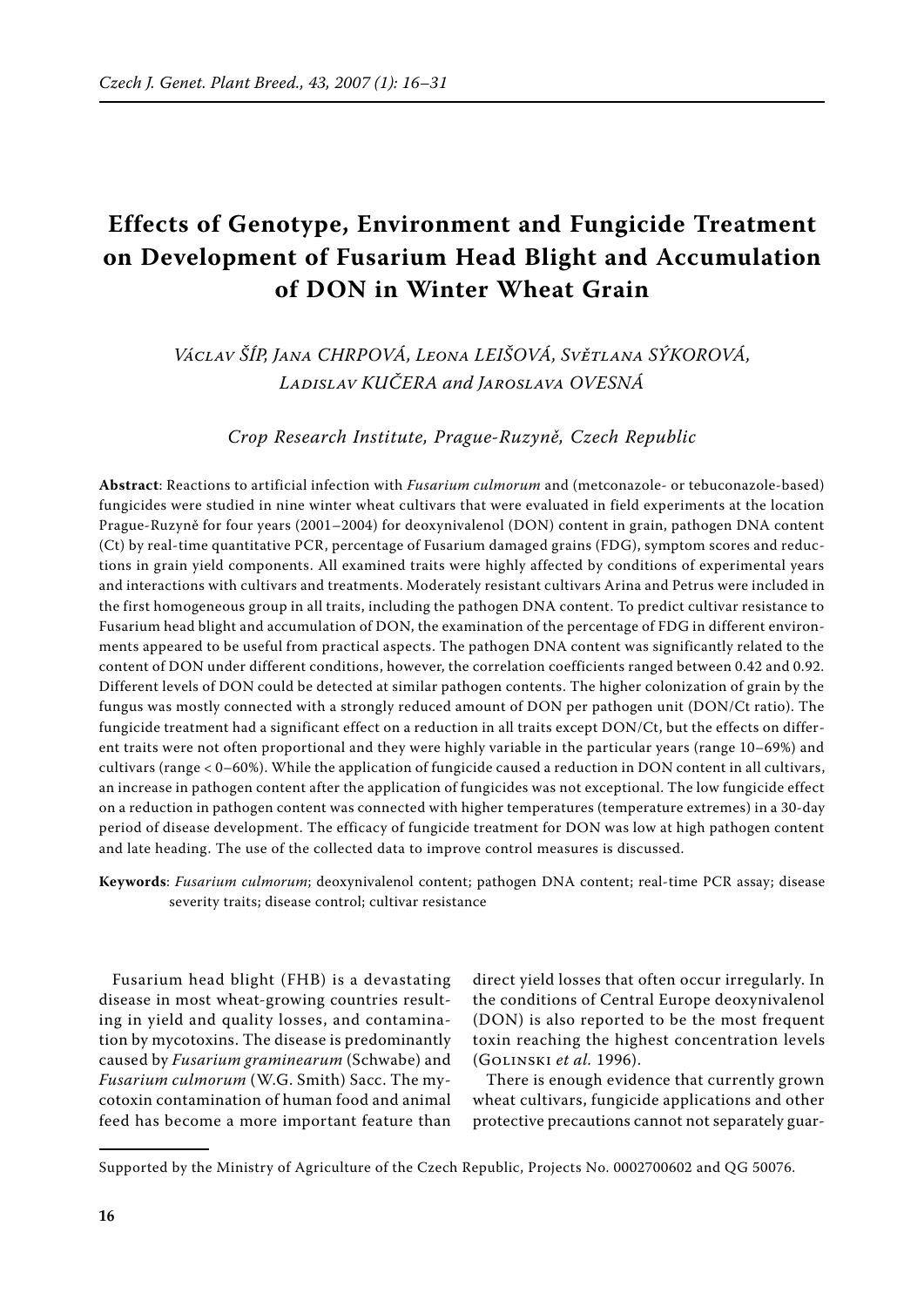antee sufficient protection against the disease. MIELKE and WEINERT (1996) showed that it was only possible to combat head blight completely through the cultivation of less susceptible winter wheat cultivars and additional application of fungicides containing tebuconazole. Generally, the fungicides with triazole chemistry (tebuconazole, metconazole, and bromuconazole) are the most effective compounds. The efficacy of the best fungicides may exceed 70%, but it is known that the efficacy of fungicides is highly variable, influenced mainly by cultivar resistance, fungus isolate aggressiveness and weather conditions (MESTERházy & Bartók 2002). Most authors agree that temperature and humidity during pathogenesis are critical for natural Fusarium infections of small grains (Parry *et al.* 1995). However, Magan *et al.* (2002) pointed out that very few experiments had considered interactions between the efficacy of fungicides and key environmental factors, particularly water availability and temperature. The impact of different interacting water availability and temperature regimes and fungicides on growth and DON production of *F. graminearum* isolates was evaluated by Ramirez *et al.* (2004). To predict FHB and mycotoxin contamination of grain under natural conditions, requirements of different *Fusarium* species associated with FHB for temperature and humidity (water activity) in the decisive time period should be taken into consideration. Recent studies (Doohan *et al.* 2003; Brennan *et al.* 2005; Hope *et al.* 2005) revealed different ecological requirements for growth and mycotoxin production by *Fusarium* species. This type of information is without doubt essential for developing climate-based risk models to determine the potential for contamination of cereal grain by mycotoxins (Hope *et al.* 2005).

The mechanisms of plant resistance to FHB are very complex, and now it is generally agreed that FHB resistance is controlled by a polygenic system. Wisniewska *et al.* (2004) pointed to at least three different resistance components: resistance to pathogen spread, to kernel colonization and to toxin accumulation. Resistance of studied wheat accessions could be described by disease score on head, per cent of Fusarium damaged grains, kernel weight per head and DON content. Evaluation of disease incidence in practice and breeding may therefore be complicated because many characters are needed to fully describe the state. Different studies revealed significant correlations between DON content and characters measuring the severity of FHB infection (Arseniuk *et al.* 1999; Mesterházy *et al.* 1999; Miedaner *et al.* 2001; Šíp *et al.* 2002a; Lemmens *et al.* 2003), but it is often reported that these relationships are highly influenced by environmental conditions, genotype, fungus isolate aggressiveness and other factors. It is advantageous that the developed advanced molecular tools now enable to determine the content of causal agent in plant tissues. The determination of pathogen DNA content is expected to significantly contribute to better identification of resistance level and understanding factors that influence FHB, which is important for eliminating the risk of mycotoxin contamination of grains and foodstuffs (Nicholson *et al.* 2003). With the developed real-time PCR system it was possible to clearly specify cultivar reactions to FHB and effects of fungicide treatment on DON content in spring barley (Šíp *et al.* 2004).

The aim of the present study was to analyse the relationship between pathogen DNA content, DON content and the other FHB traits, and to evaluate the effects of genotype, fungicide treatment and environmental conditions on the severity of FHB infection and accumulation of DON in grains of wheat cultivars.

#### **Material and methods**

*Plant materials*. Reactions to artificial infection with *F. culmorum* and fungicide treatment were studied in nine winter wheat cultivars with varying levels of resistance. Brief characteristics of selected cultivars are given in Table 1. The cultivars Saskia and Šárka could be classified as early in heading, Nela, Bona and Sepstra as medium early and Petrus, Siria, Arina and Ebi as late in heading. The latter group of cultivars also exhibited relatively greater plant height.

*Description of field experiments and treatments*. Experiments at the location Prague-Ruzyně lasted four years (2001–2004). Winter wheat plots were planted after mustard (*Sinapis arvensis* L.) to minimize the inoculum of *Fusarium* spp. from debris. Each genotype was sown at 450–500 seeds per  $m^2$  on 2.5  $m^2$  plots in three replications of four treatments:  $(1)$  I – inoculation by the pathogen, no fungicide, (2) IF – inoculation by *F. culmorum* and application of fungicide (Caramba or Horizon 250 EW), (3)  $C$  – no inoculation, no fungicide and (4) CF – no inoculation, application of fungicide.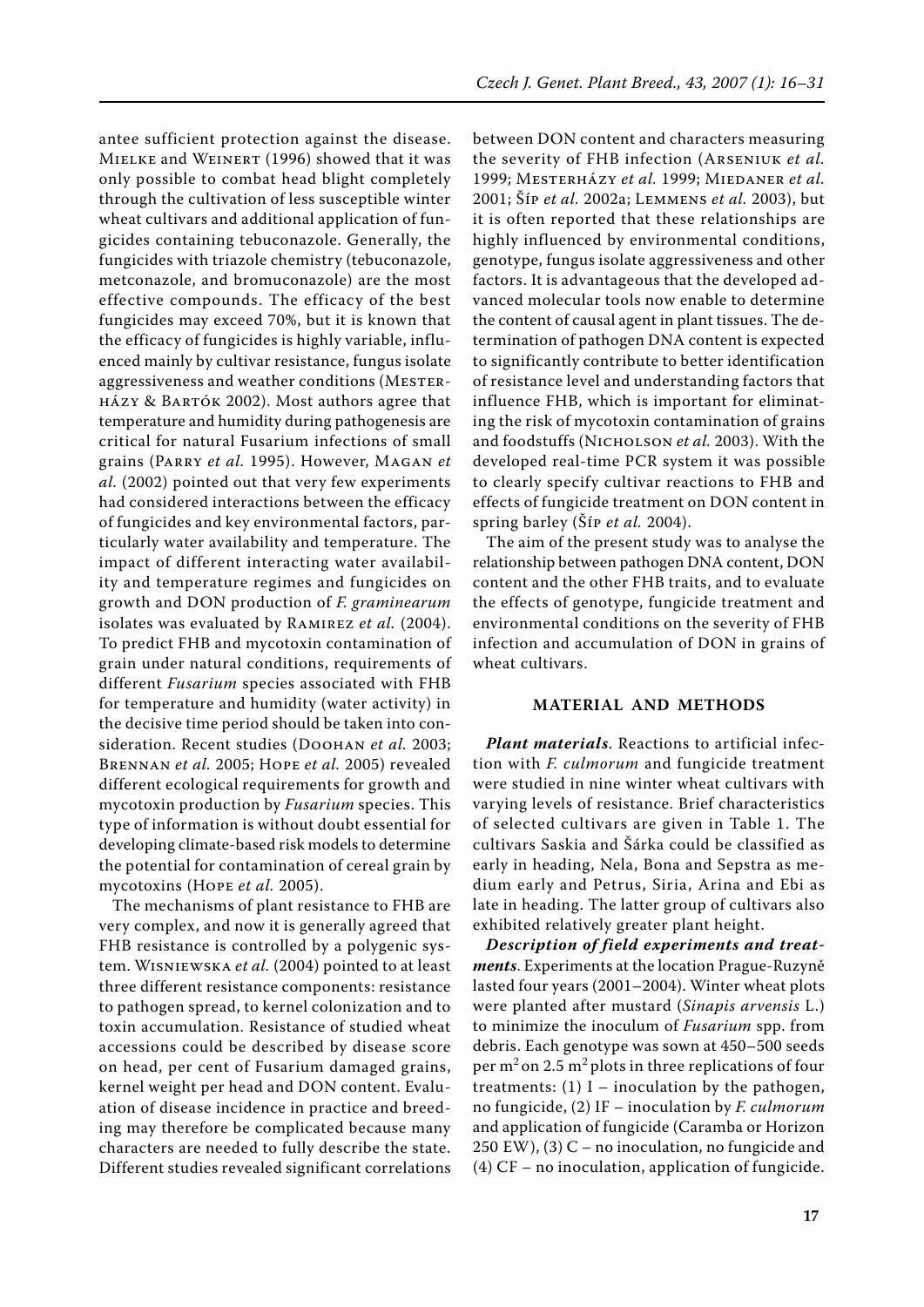| Cultivar | Country of origin | Average days to heading* | Average plant height (cm) | Resistance to FHB** |
|----------|-------------------|--------------------------|---------------------------|---------------------|
| Arina    | <b>CH</b>         | 160                      | 102                       | MR                  |
| Petrus   | DE                | 159                      | 100                       | MR                  |
| Bona     | CZ                | 155                      | 84                        | MR-MS               |
| Nela     | CZ                | 155                      | 84                        | $MR-MS$             |
| Ebi      | DE                | 160                      | 97                        | $MR-MS$             |
| Šárka    | CZ                | 153                      | 85                        | MS                  |
| Saskia   | CZ                | 151                      | 88                        | MS                  |
| Sepstra  | CZ                | 156                      | 83                        | S                   |
| Siria    | CZ                | 159                      | 94                        | S                   |

Table 1. Characteristics of the examined winter wheat cultivars

\*Days after the 1st of January (average of years 2001, 2002, 2003 and 2004)

\*\*MR = medium resistant; MS = medium susceptible; S = susceptible (long-term examination)

A randomized complete block design was used for cultivars and treatments. Inoculated (I) and control (C) plots formed two separate blocks isolated by the five meters wide wheat stand that was kept free from diseases by protective chemicals. A highly pathogenic isolate (B) of *F. culmorum* (Šíp *et al.* 2002a) was used for inoculation. The spore mixture ( $0.8 \times 10^7$  per ml) was applied at a rate of approximately 150 ml/m<sup>2</sup> onto the heads with a hand sprayer on two dates: for the first time at mid-flowering  $(GS 64:$  anthesis half-way)  $(ZADOKS)$ *et al.* 1974) and then one week later. Inoculation started on 13 June in 2001, 4 June in 2002, 3 June in 2003 and 8 June in 2004. Inoculation dates for individual cultivars differed according to their flowering time. The period of inoculation at GS 64 lasted 6–8 days. Fungal infection was promoted by mist irrigation of plots (applied in all treatments). In 2001 the fungicide Caramba (active ingredient Metconazole; supplied by BASF AG, Agricultural Products, Ludwigshafen, Germany) and in 2002, 2003 and 2004 the fungicide Horizon 250 EW (active ingredient Tebuconazole; supplied by Bayer, Aktivengesellschaft, Leverkusen, Germany) were applied (treatments IF and CF) according to the manufacturer's instructions (application rate: 1.0 l/ha). The inoculation with Fusarium conidial suspension followed (IF) after 24 hours, when the positive occurrence of fungicide in the plant tissue was assured.

*Disease evaluation and examined yield components*. Head blight symptoms (VSS) were evaluated usually 28 days after inoculation on a 1–9 scale. The rating classes were:  $1 < 5\%$ ,  $2 = 5-17\%$ ,  $3 = 18 - 30\%$ ,  $4 = 31 - 43\%$ ,  $5 = 44 - 56\%$ ,  $6 = 57$  to 69%, 7 = 70–82%, 8 = 83–95% and 9 > 95% of the spikelets with FHB symptoms. Determination of other resistance traits was based on seed samples obtained in each plot from randomly selected 50 spikes, which were threshed at a low wind not to lose light infected scabby grains. *Fusarium* damaged (scabby) grains (FDG) were calculated as percentage of the total seed number. Tolerance to the infection was expressed as percent reduction (R) against the non-inoculated control (C) in the components of thousand grain weight (TGW) and grain weight per head (GWH).

Separate experiments at the location Prague-Ruzyně enabled to obtain average VSS data on 9 cultivars under study on 5 dates (7, 14, 21, 28 and 35 days after inoculation) and illustrate differences in FHB development between years (Figure 1). Each year the cultivars were grown on  $1m^2$  plots replicated twice. The spore mixture (0.8  $\times$  10<sup>7</sup> per ml) of isolate B of *F. culmorum* was applied with a hand sprayer onto 20 selected heads from all sides at GS 65. Following the inoculation, each group of heads was covered with a polythene bag; bags were removed after 24 hours. The described 1–9 scale was used to evaluate head blight symptoms.

*Chemical analyses*. The content of deoxynivalenol (DON) was determined by ELISA on RIDASCREEN® FAST DON kits (R-Biopharm GmbH, Darmstadt, Germany). A representative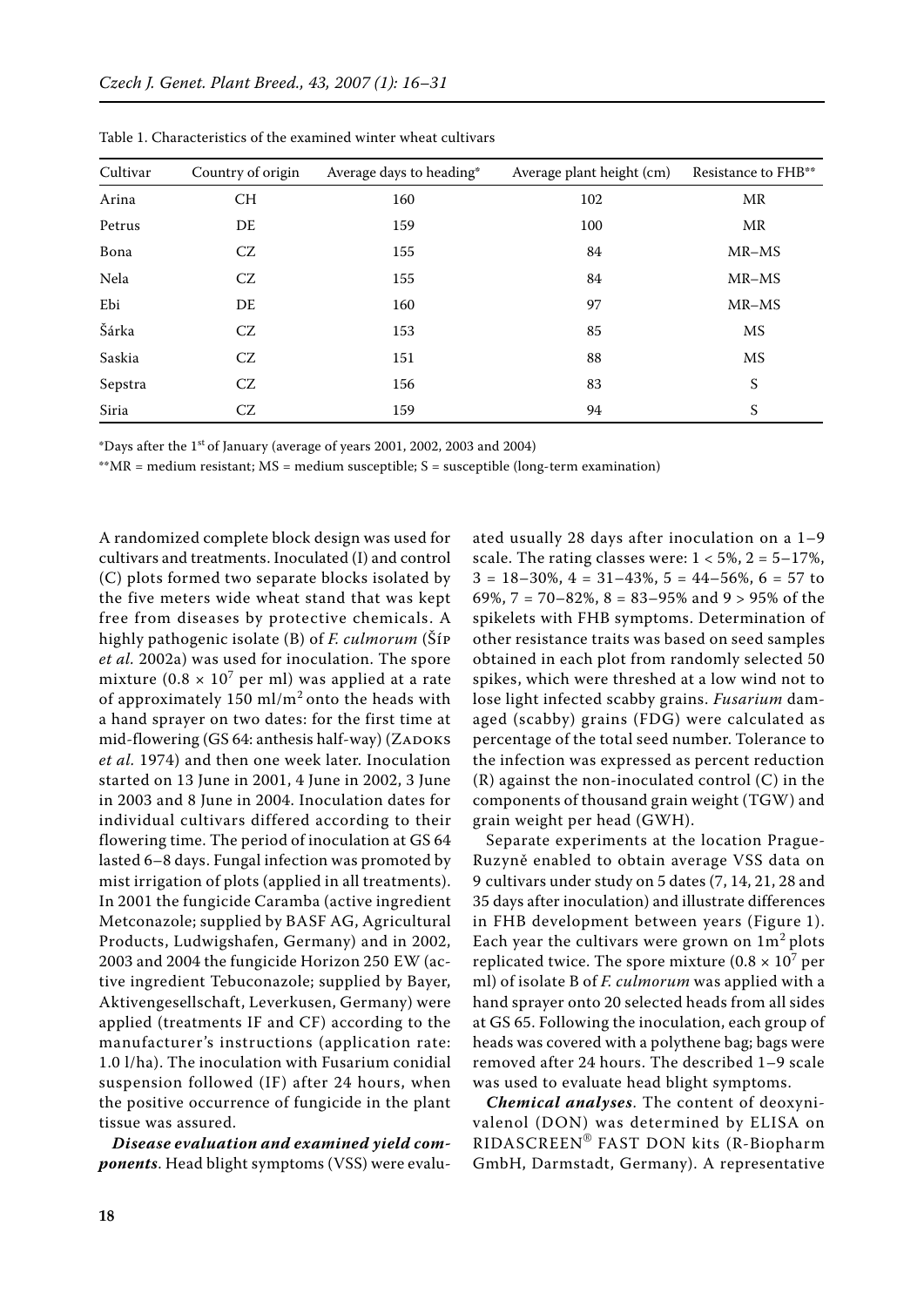

Figure 1. Development of Fusarium head blight in the years 2001, 2002, 2003 and 2004; average visual symptom scores (VSS) of nine winter wheat cultivars (Table 1) on 5 dates after the inoculation of selected heads

sample was ground and thoroughly mixed. Afterwards 5 g of the ground sample was shaken with 100 ml of distilled water and filtered. 50 µl of the filtrate was used for the assay. Samples and standards were applied according to the manufacturer's instructions. The absorption of final solution was measured at 450 nm with a SUNRISE spectrophotometer. RIDAWIN® software was used for data processing.

*DNA isolation*. DNAs were isolated by DNeasy Plant Mini Kit (QIAGEN) from mycelia and from infected/uninfected plant tissues. DNA concentrations and qualities were checked spectrophotometrically using a Gene Quant Pro spectrophotometer. DNA samples were diluted to a fixed concentration of 50 ng/μl before PCR.

*Real-time (RT) quantitative PCR*. Real-time PCR were carried out in 25-μl volumes consisting of 1× PCR buffer, 4mM MgCl<sub>2</sub>, 100μM (each) dATP, dGTPand dCTP, 200 μM dUTP, 2.5 U Ampli Taq

Gold polymerase, 0.3μM each of primer FC92s1- F and FC92s1-R, 0.3μM Taq Man MGB probe FC92s1 and 250 ng of template DNA according to the optimised protocol (Leišová *et al.* 2006). Real-time quantitative PCR was performed using the cycler ABI PRISM 7700 in MicroAmp optical 96-well plates (Applied Biosystems, Foster City, USA). The reaction consisted of 2 min at 50°C, 10 min at 95°C and 40 cycles of 95°C for 15 s and 60°C for 1 min. The Sequence Detection Software (Applied Biosystems, Foster City, USA) collected data for reported dye from each well, generating a fluorescence profile for each sample. The threshold cycle (Ct) was recorded for each dye as the cycle at which the fluorescent signal, associated with an exponential growth of PCR product, exceeded the background fluorescence.

A dilution series of *Fusarium culmorum* isolate B DNA (from 0.9 pg to 1000 ng) was included in triplicate as standards in every Taq Man experiment. Standard curves for *F. culmorum* were generated by plotting the known DNA amounts against the Ct values calculated by the SDS software. Unknown samples were quantified from measured Ct values by interpolation using the regression equation derived from standard curves (Leišová *et al.* 2006).

For a statistical analysis the Ct values were transformed in the following way: Ct  $_{\text{Fus transf}} = 10^7 \times 2^{\text{Ct (Fus)}}$ . Transformed Ct values have positive relationships with DNA amounts of *F. culmorum* and take into account the kinetics of PCR reactions.

*Statistical analysis*. The UNISTAT 5.0 package (UNISTAT Ltd., London, UK) was used for statistical analyses of the data and STATISTICA package (StatSoft, Inc., Tulsa, OK) for graphics. The data obtained from non-inoculated plots were not included in statistical analyses (they were used to determine reductions in the examined yield components). The analysis of DON content

Table 2. The sum of average daily temperatures in a 30-day period after inoculation at GS 64, average daily temperature (AVE) and variation (s<sup>2</sup>) in daily temperatures in four years (the interval expression reflects differences in cultivar flowering – inoculation – dates); number of days with temperature maximum >  $25^{\circ}$ C and >  $30^{\circ}$ C

| Year | Sum of 30 days $(C)$ | $AVE$ ( $^{\circ}C$ ) |               | $>25^{\circ}$ C | $>30^{\circ}$ C |
|------|----------------------|-----------------------|---------------|-----------------|-----------------|
| 2001 | 508-512              | 16.93–17.06           | $5.68 - 7.04$ | $6 - 8$         | $\mathbf{0}$    |
| 2002 | $541 - 561$          | 18.03–18.70           | 7.94–7.46     | $10 - 13$       | $2 - 4$         |
| 2003 | $605 - 565$          | 20.18–18.83           | $7.10 - 7.04$ | $19 - 12$       | $7 - 5$         |
| 2004 | $500 - 496$          | $16.67 - 16.53$       | 4.98–4.32     | $6 - 7$         | $\Omega$        |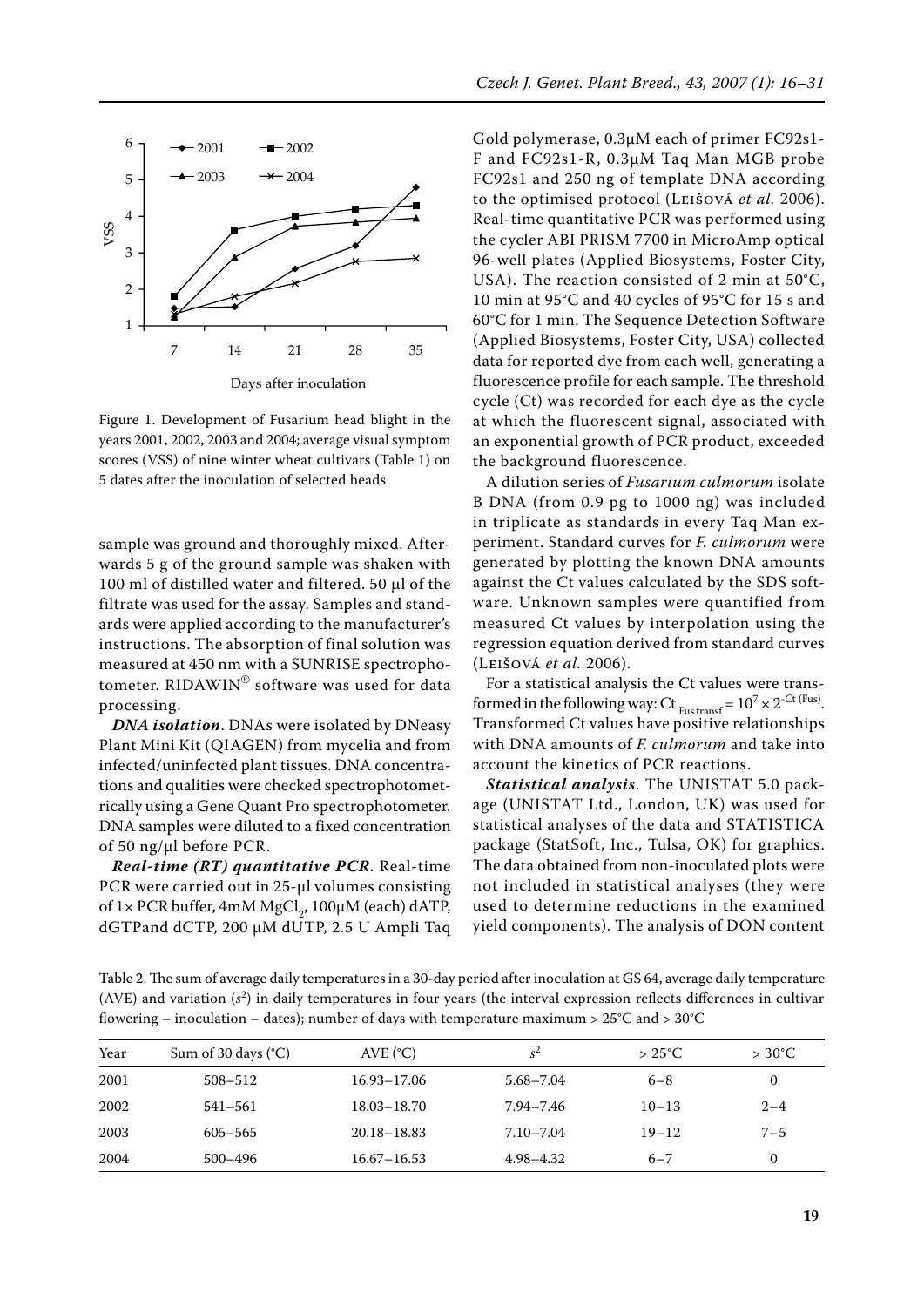in control plots (C and CF) showed only traces of seed contamination. The respective average values for DON content in C and CF plots were 0.46 mg/kg and 0.31 mg/kg. The experiments were not apparently affected by other diseases and pests or abiotic stress factors. The efficacy of fungicide treatment (%) for each examined trait was calculated in the following way:  $100 - (IF/I) \times 100$ , where IF is the value obtained after inoculation and fungicide treatment and I is the value obtained from inoculated plots. For correlation analyses complementary data collected on cultivar heading date (expressed as days after the  $1<sup>st</sup>$  of January), plant height in the respective year, and sums of average daily temperatures (air temperatures at 2 m above the ground) in a 30-day period after inoculation were also employed (Table 2).

#### **Results**

### **Analysis of factors determining infection severity and DON content**

Table 3 shows the results of analyses of variance for DON content, pathogen DNA content (Ct), DON/Ct ratio, percentage of Fusarium damaged grains (FDG), symptom scores (VSS) and reductions in grain yield components of thousand grain weight (TGWR) and grain weight per head (GWHR). The block effects were not significant (*P* > 0.05); they are included in error variance. Analyses of variance showed statistically significant effects of genotype and experimental year on all traits.

The fungicide treatment significantly affected all traits with the exception of DON content per pathogen unit (DON/Ct ratio). Year effects prevailed over fungicide treatment effects for FDG and Ct values (besides DON/Ct ratio), while in the other traits the fungicide treatment effect was predominant. Cultivars responded differently in all traits to experimental years and, except for DON content, to fungicide treatment. Year × treatment interactions, and three-way interactions were also mostly significant.

Effects of individual years on trait performance are shown in Table 4. Average DON content and also pathogen DNA content, FDG and VSS were high in 2001. This year could be characterized by a long period of disease development (Figure 1). In 2002 an early outbreak of FHB highly affected particularly grain weight per head (high reduction in grain number per head: 38.6%). The colonization of grain by the pathogen was high in that year, but the content of DON was significantly lower than in 2001. In 2003, with quite similar development of FHB symptoms like in 2002, the same average DON content as in 2002 was obtained at half the pathogen content. In 2002 and 2003 disease development was accompanied by temperature extremes (Table 2). A low disease incidence was characteristic of 2004, but not all cultivars exhibited a low accumulation of DON in that year (Figure 2). The losses of average grain weight per head due to infection were similar in 2001, 2003 and 2004, but symptom expression and colonisation of grain by the pathogen were extremely low in 2004.

Table 3. ANOVA mean squares for each source of variation in seven traits

| Source of variation   | df  | <b>DON</b><br>content | Pathogen<br>DNA content<br>(Ct) | DON/Ct<br>ratio | Fusarium<br>damaged<br>grains | Visual<br>scoring of<br>symptoms | $1000$ -grain<br>weight<br>reduction | Grain<br>wt./head<br>reduction |
|-----------------------|-----|-----------------------|---------------------------------|-----------------|-------------------------------|----------------------------------|--------------------------------------|--------------------------------|
| Cultivar $(C)$        | 8   | 993**                 | 63.03**                         | 88**            | 1472**                        | $18.21**$                        | $627**$                              | $1042**$                       |
| Year $(Y)$            | 3   | 3250**                | 507.28**                        | 650**           | 15066**                       | $30.79**$                        | 484**                                | 4136**                         |
| Treatment $(T):I/IF$  |     | 8474**                | 182.18**                        | 0 <sup>NS</sup> | 10702**                       | 74.40**                          | $2624**$                             | 9454**                         |
| $C \times Y$          | 24  | $197**$               | 27.85**                         | $119***$        | 330**                         | $2.04**$                         | $146**$                              | $358**$                        |
| $C \times T$          | 8   | $79^{NS}$             | 23.89**                         | 59**            | $245***$                      | $1.70**$                         | $204***$                             | 549**                          |
| $Y \times T$          | 3   | $206***$              | 24.47**                         | $32*$           | $496***$                      | $1.84**$                         | $93**$                               | $85^{NS}$                      |
| $C \times Y \times T$ | 24  | $163***$              | 18.44**                         | $121***$        | $376**$                       | $0.80**$                         | 186**                                | $542**$                        |
| Error                 | 140 | 28                    | 4.22                            | 12              | 74                            | 0.21                             | 5                                    | 63                             |

\*\**P* < 0.01; \**P* < 0.05; <sup>NS</sup>not significant (*P* > 0.05)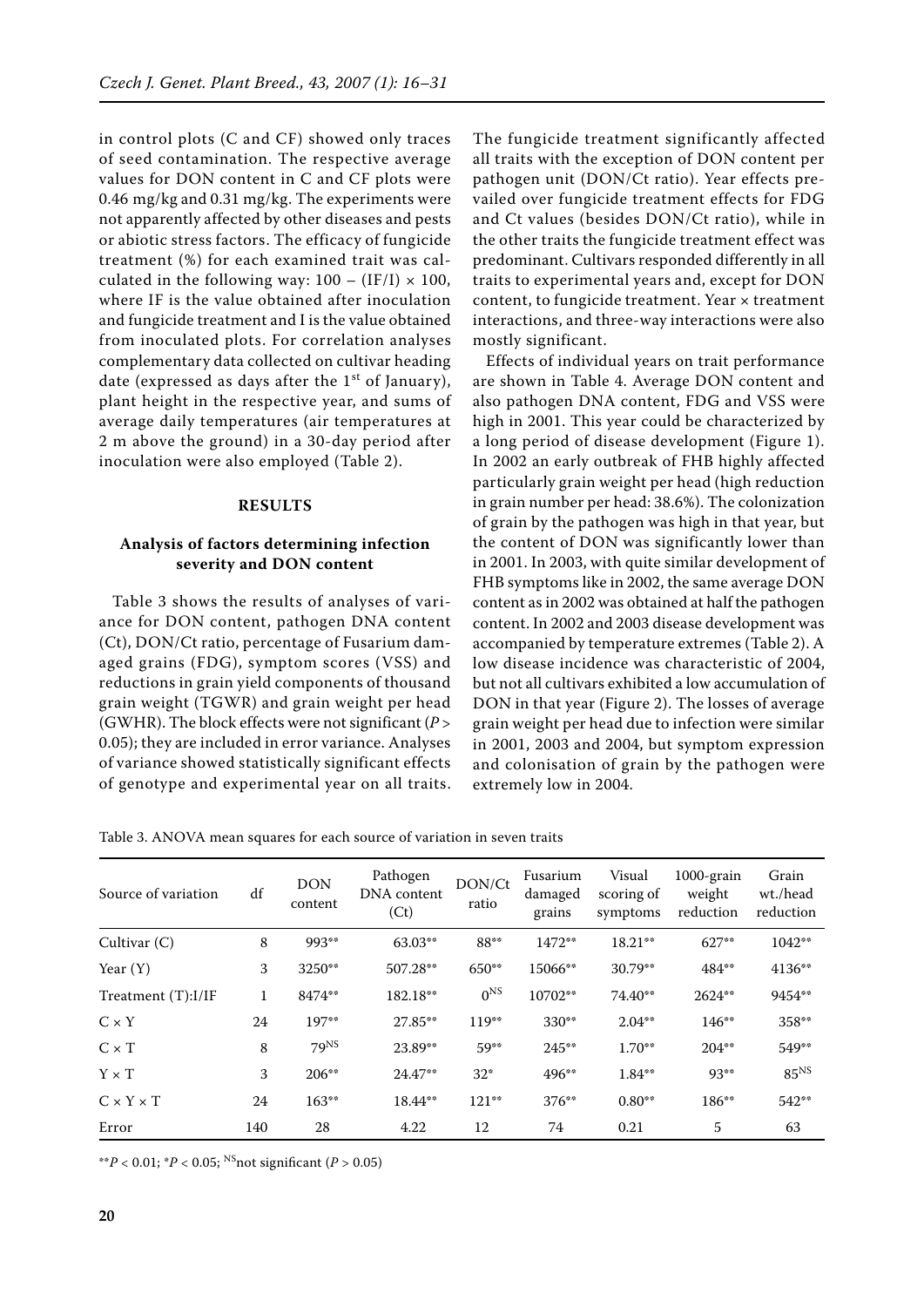| Cultivar/year/<br>treatment | (mg/kg)                | content (Ct)          | DON content Pathogen DNA Fusarium damaged Visual scoring of 1000-grain wt. Grain wt./head<br>grains (%) | symptoms $(0-9)$ reduction $(\%)$ |                       | reduction (%)          |
|-----------------------------|------------------------|-----------------------|---------------------------------------------------------------------------------------------------------|-----------------------------------|-----------------------|------------------------|
| Arina                       | 16.17 <sup>a</sup>     | 3.46 <sup>ab</sup>    | $26.31^{a}$                                                                                             | 2.50 <sup>a</sup>                 | $10.70$ <sup>ab</sup> | $26.25^{ab}$           |
| Petrus                      | 16.68 <sup>a</sup>     | 2.66 <sup>a</sup>     | 31.85 <sup>ab</sup>                                                                                     | 2.50 <sup>a</sup>                 | 6.88 <sup>a</sup>     | $20.34^{a}$            |
| Nela                        | $20.58$ <sup>ab</sup>  | $5.14$ <sup>abc</sup> | 37.59ab                                                                                                 | $3.92^{bc}$                       | 13.99ab               | 39.39 <sup>cde</sup>   |
| Bona                        | $22.20^{ab}$           | $6.83^{bc}$           | 35.98 <sup>ab</sup>                                                                                     | $3.83^{bc}$                       | $11.44^{ab}$          | $33.10^{bc}$           |
| Saskia                      | $24.50^{bc}$           | 7.15 <sup>bcd</sup>   | 48.15 <sup>bcd</sup>                                                                                    | $5.67$ <sup>e</sup>               | $22.77$ <sup>d</sup>  | $41.01$ <sup>cde</sup> |
| Šárka                       | 27.27 <sup>bcd</sup>   | $3.73^{ab}$           | 46.60 <sup>bcd</sup>                                                                                    | 4.50 <sup>cd</sup>                | 21.49 <sup>cd</sup>   | $39.41$ <sup>cde</sup> |
| Ebi                         | $33.25$ <sup>cde</sup> | $5.05$ <sup>abc</sup> | $40.29$ abc                                                                                             | 3.17 <sup>ab</sup>                | $16.13^{bc}$          | 35.05 <sup>bcd</sup>   |
| Sepstra                     | $34.68^{de}$           | 7.86 <sup>cd</sup>    | 55.83 <sup>cd</sup>                                                                                     | 4.25 <sup>c</sup>                 | $27.13^{d}$           | $47.03^e$              |
| Siria                       | 39.88 <sup>e</sup>     | $10.65^{\rm d}$       | $59.51$ <sup>d</sup>                                                                                    | $5.25$ <sup>de</sup>              | 27.68 <sup>d</sup>    | $45.29$ <sup>de</sup>  |
| 2001                        | $38.65^{\circ}$        | 8.27 <sup>c</sup>     | $53.02^{\circ}$                                                                                         | 4.48 <sup>c</sup>                 | 15.30 <sup>ab</sup>   | 31.00 <sup>a</sup>     |
| 2002                        | 26.57 <sup>b</sup>     | 9.83 <sup>c</sup>     | 59.09 <sup>c</sup>                                                                                      | $4.56^{bc}$                       | $21.81$ <sup>c</sup>  | $49.78^{b}$            |
| 2003                        | $26.31^{b}$            | 4.18 <sup>b</sup>     | 42.71 <sup>b</sup>                                                                                      | 4.00 <sup>b</sup>                 | $20.25^{bc}$          | $32.35^a$              |
| 2004                        | $15.45^{\rm a}$        | 1.61 <sup>a</sup>     | 17.37 <sup>a</sup>                                                                                      | $2.78^{a}$                        | $13.88^{a}$           | 33.37 <sup>a</sup>     |
| I                           | $26.41^{b}$            | 5.91 <sup>b</sup>     | $42.76^{b}$                                                                                             | 3.96 <sup>b</sup>                 | $17.88^{b}$           | 36.79 <sup>b</sup>     |
| IF                          | 14.20 <sup>a</sup>     | 3.83 <sup>a</sup>     | 28.50 <sup>a</sup>                                                                                      | 2.80 <sup>a</sup>                 | 10.81 <sup>a</sup>    | 23.37 <sup>a</sup>     |

Table 4. Cultivar and year means of inoculated plots (I) and total means of I and IF (inoculation and fungicide treatment) for six traits

The means in columns followed by the same letter are not significantly different from each other at *P* < 0.05 of LSD test

Cultivar differences in reactions to FHB are shown in Table 4. It is important that moderately resistant cultivars Arina and Petrus were included in the first homogeneous group in all examined traits, including pathogen DNA content, which may indicate relatively higher "complex" resistance. In accordance with our previous findings (Šíp & Stuchlíková 1997; Šíp *et al*. 2002a), the cultivar Bona could be classified from different aspects as having medium resistance and also the cultivar Nela except for grain weight per head reduction. Susceptible reactions in all traits were characteristic of cultivars Sepstra and Siria. The early cultivars (Saskia and Šárka) showed medium DON content, but symptom scores and reductions in grain yield components were high. The late Ebi, considered to have medium resistance to FHB, exhibited susceptibility to DON accumulation.

Striking cultivar differences in the accumulation of DON in single years are evident from Figure 2. Resistance to the accumulation of DON in Arina and Petrus was highly expressed in 2001, 2002 and 2004, but in 2003 these cultivars exhibited a

similarly high DON content like the other cultivars. In 2003, the cultivar effect on DON content was not significant  $(P > 0.01)$ . The 2001 season favoured a high DON content in late susceptible cultivars Ebi and Siria, and 2002 in early cultivars Saskia and Šárka. Under conditions of low disease attack (2004), only the cultivars Ebi, Sepstra and Siria showed a significantly higher DON content (35.9–38.7 mg/kg) than the other cultivars (2.8–5.7 mg/kg). To determine cultivar differences, multiyear comparisons were evidently needed.

# **Effect of fungicide treatment on different traits**

Tables 3 and 4 show that the fungicide treatment had a significant effect on a reduction in the average values of all traits, except DON/Ct ratio, and significant interactions of fungicide treatment with year and/or cultivar were often detected. The absence of cultivar  $\times$  fungicide treatment interaction for DON indicates a significant difference in cultivar reactions to fungicide applica-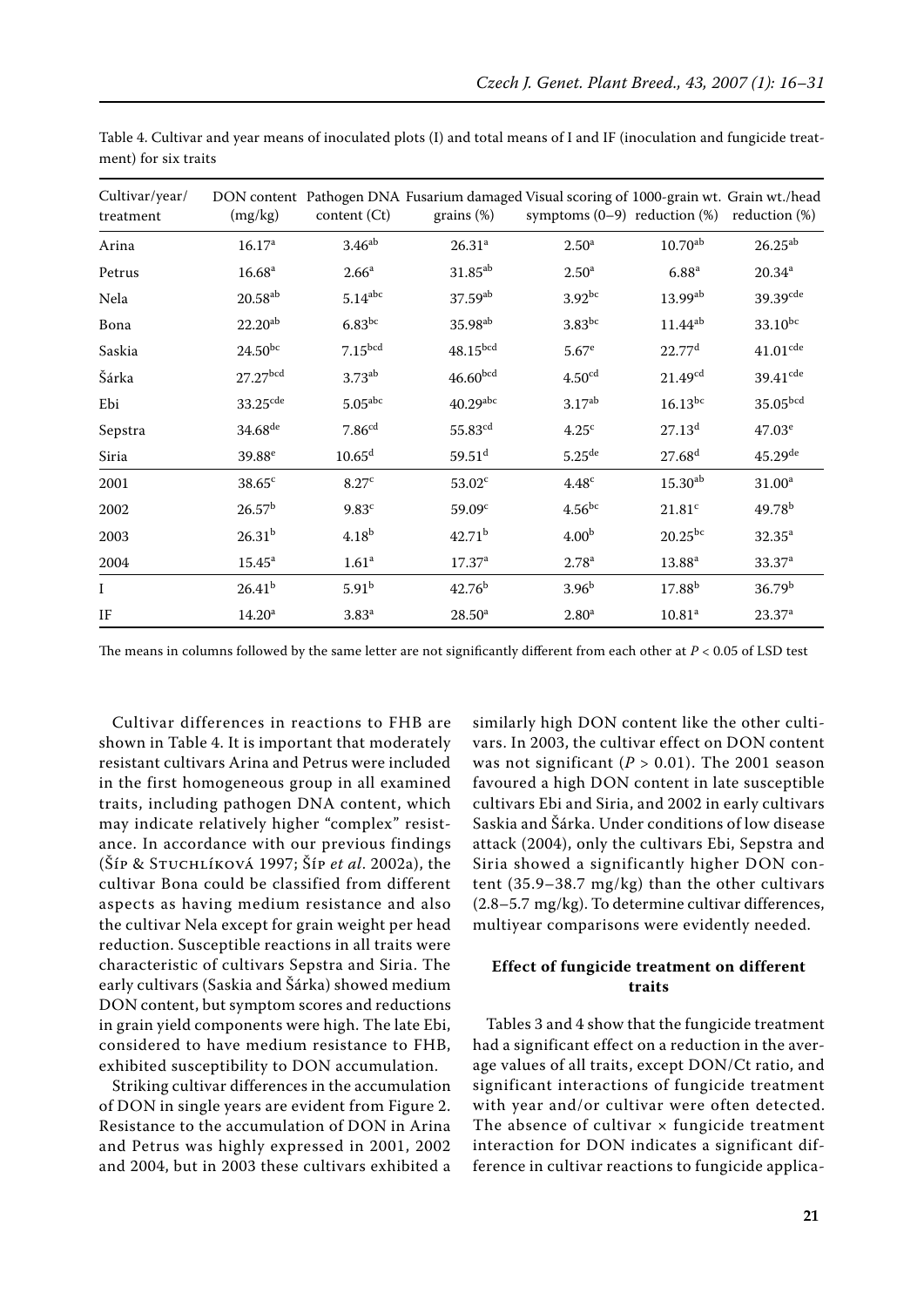

Figure 2. DON content in nine winter wheat cultivars in four years (2001, 2002, 2003 and 2004) after inoculation by *F. culmorum* (I) and fungicide treatment of inoculated plots (IF)

tions. As shown in Figure 2, DON reductions due to fungicide treatment in the cultivars were very variable in the different years, but the application of fungicide caused a reduction in DON in all cultivars. The average efficacy of fungicide treatment reached almost 50% for DON content while these values ranged between 29% and 39% for the other examined traits (Table 5). For individual cultivar traits the efficacies ranged between 7% and 60%, and Šárka and Ebi showed on average a higher pathogen DNA content after fungicide treatment.

Besides cultivars the experimental years also highly influenced the efficacy of fungicide treatment (Table 5). The year 2001 was characterized by a low efficacy for DON content (particularly in late genotypes Arina, Petrus, Ebi and Siria, and medium early Sepstra; Figure 2) and a relatively high reduction in pathogen content and grain weight per head after the application of fungicide. Low efficacy for DON and high efficacy for a reduction in pathogen content led to a significantly higher level of DON per unit of fungal DNA after fungicide treatment (Figure 3). In 2002 and 2003 the efficacy was lower and highly variable for the pathogen DNA content. It was not exceptional in these years that the fungicide treatment led to a higher pathogen content (Figure 4). In 2003, at lower pathogen content and relatively lower effects of FHB on the other traits of disease severity, the efficacy for DON was higher (69%) than in 2002 (38%) although the average DON content in inoculated plots was similar in these years (Tables 4 and 5). In 2004 the effect of fungicide treatment was high both on DON content (FDG) and on pathogen content. The proportionality in fungicide effects on a reduction in DON content and pathogen DNA content led to similar DON/Ct ratios in inoculated (I) and fungicide treated (IF) plots (Figure 3).

## **Relations between DON content and other examined traits as affected by environment, genotype and fungicide treatment**

It follows from Table 6 that in both treatments (I and IF) and in all years DON content was positively related to the pathogen DNA content, and correlation coefficients ranged between 0.42 and 0.92. Both DON content and pathogen content were mostly positively related also to the other traits, but these relationships were highly variable. Among the examined FHB traits especially the percentage of Fusarium damaged grains (FDG) appeared to have practical relevance to the prediction of DON content and grain yield losses. The relations of head symptoms (VSS) to DON and pathogen contents were not often so strong. With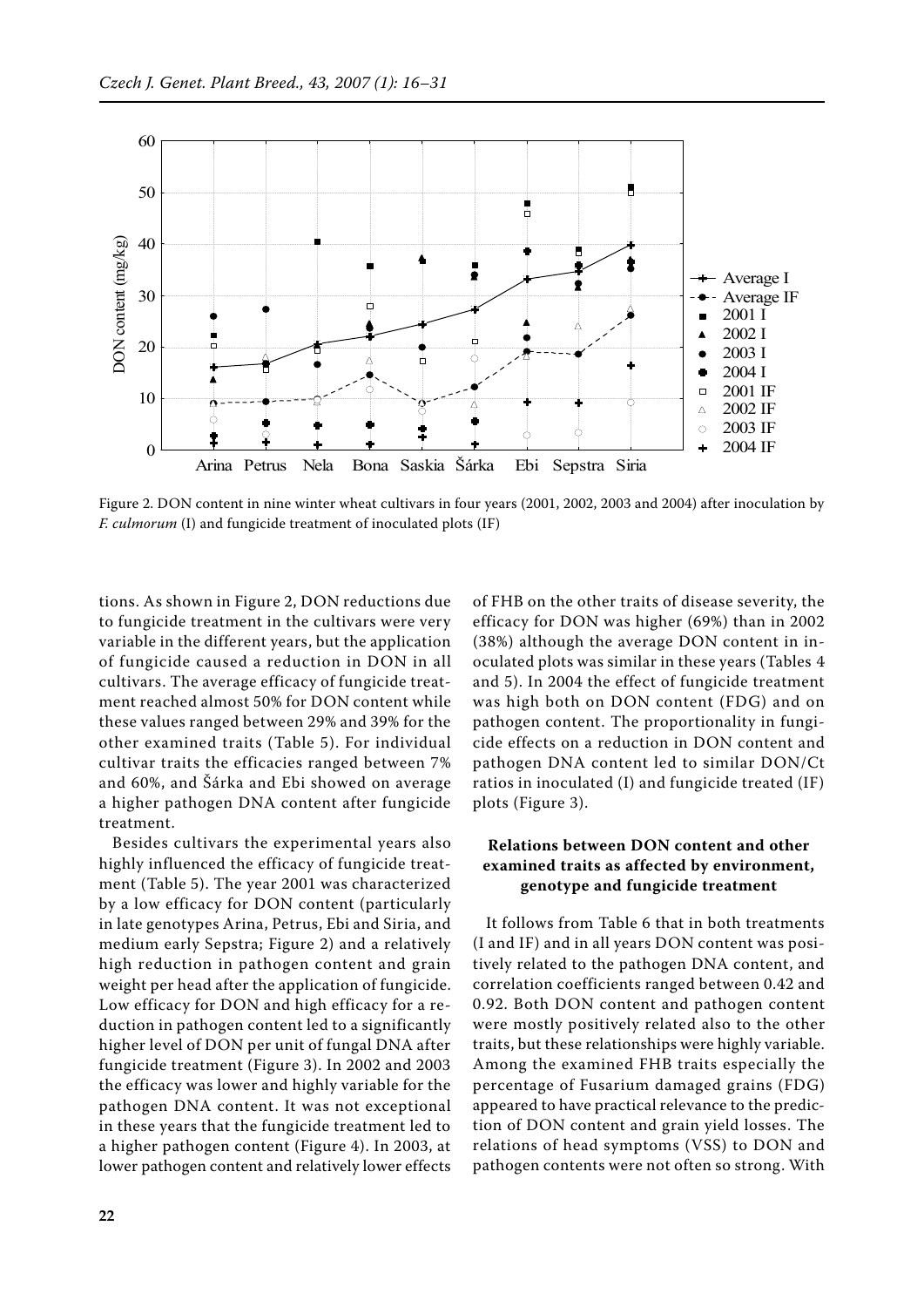| Cultivar/year | <b>DON</b><br>content | content (Ct) | Pathogen DNA Fusarium damaged Visual scoring<br>grains | of symptoms | 1000-grain<br>weeght reduction | Grain wt./head<br>reduction |
|---------------|-----------------------|--------------|--------------------------------------------------------|-------------|--------------------------------|-----------------------------|
| Arina         | 43.24                 | 42.72        | 19.40                                                  | 37.50       | 28.60                          | 42.75                       |
| Petrus        | 52.80                 | 33.24        | 43.82                                                  | 34.72       | 38.97                          | 27.71                       |
| Nela          | 56.59                 | 55.41        | 36.74                                                  | 23.93       | 52.21                          | 55.87                       |
| Bona          | 44.81                 | 24.56        | 26.03                                                  | 7.14        | 38.64                          | 12.93                       |
| Saskia        | 57.82                 | 31.77        | 44.56                                                  | 37.38       | 44.21                          | 53.02                       |
| Šárka         | 60.19                 | $\pm$ $\pm$  | 42.74                                                  | 30.00       | 52.96                          | 51.05                       |
| Ebi           | 48.39                 | $\eta_1$ at  | 37.24                                                  | 21.02       | 13.14                          | 42.17                       |
| Sepstra       | 47.53                 | 53.73        | 35.82                                                  | 33.96       | 50.12                          | 27.84                       |
| Siria         | 38.20                 | 52.48        | 33.31                                                  | 30.57       | 32.37                          | 27.81                       |
| 2001          | 22.77                 | 51.62        | 16.12                                                  | 24.04       | 25.00                          | 44.90                       |
| 2002          | 37.87                 | $(10.10)^*$  | 29.43                                                  | 21.32       | 62.58                          | 35.27                       |
| 2003          | 68.69                 | $(35.36)^*$  | 30.79                                                  | 40.37       | 42.00                          | 42.76                       |
| 2004          | 67.15                 | 64.00        | 62.65                                                  | 28.15       | 31.25                          | 28.70                       |
| Mean          | 49.87                 | 35.20        | 35.28                                                  | 28.47       | 39.31                          | 37.91                       |

Table 5. Efficacy of fungicide treatment  $[100 - (IF/I) \times 100]$  for cultivars and years in six traits

\*highly variable (not exceptionally IF  $>$  I); \*\*negative value (IF  $>$  I)

the exception of 2004 DON content per unit of pathogen (DON/Ct ratio) was negatively correlated with the pathogen DNA content. The inter-annual correlation coefficient was  $-0.59$  ( $P < 0.001$ ) for inoculated plots (I) and  $-0.46$  ( $P < 0.001$ ) when the fungicide was applied (IF). These findings are in accordance with the results of Gosman *et al.* (2005) showing that higher levels of colonisation were strongly associated with reduced levels of DON per unit of fungal pathogen. Relations between DON content and DON/Ct ratio were mostly insignificant.

It was also useful to compare trait relations in different years and treatments I and IF. As shown in Table 6, the relations of DON content and pathogen DNA content with the other traits were more



 I IF (inoculation and fungicide) treatments; Figure 3. The DON content/fungal DNA (Ct) ratio in four years (2001, 2002, 2003 and 2004) and for  $\Box$  I (inoculation) and  $\Box$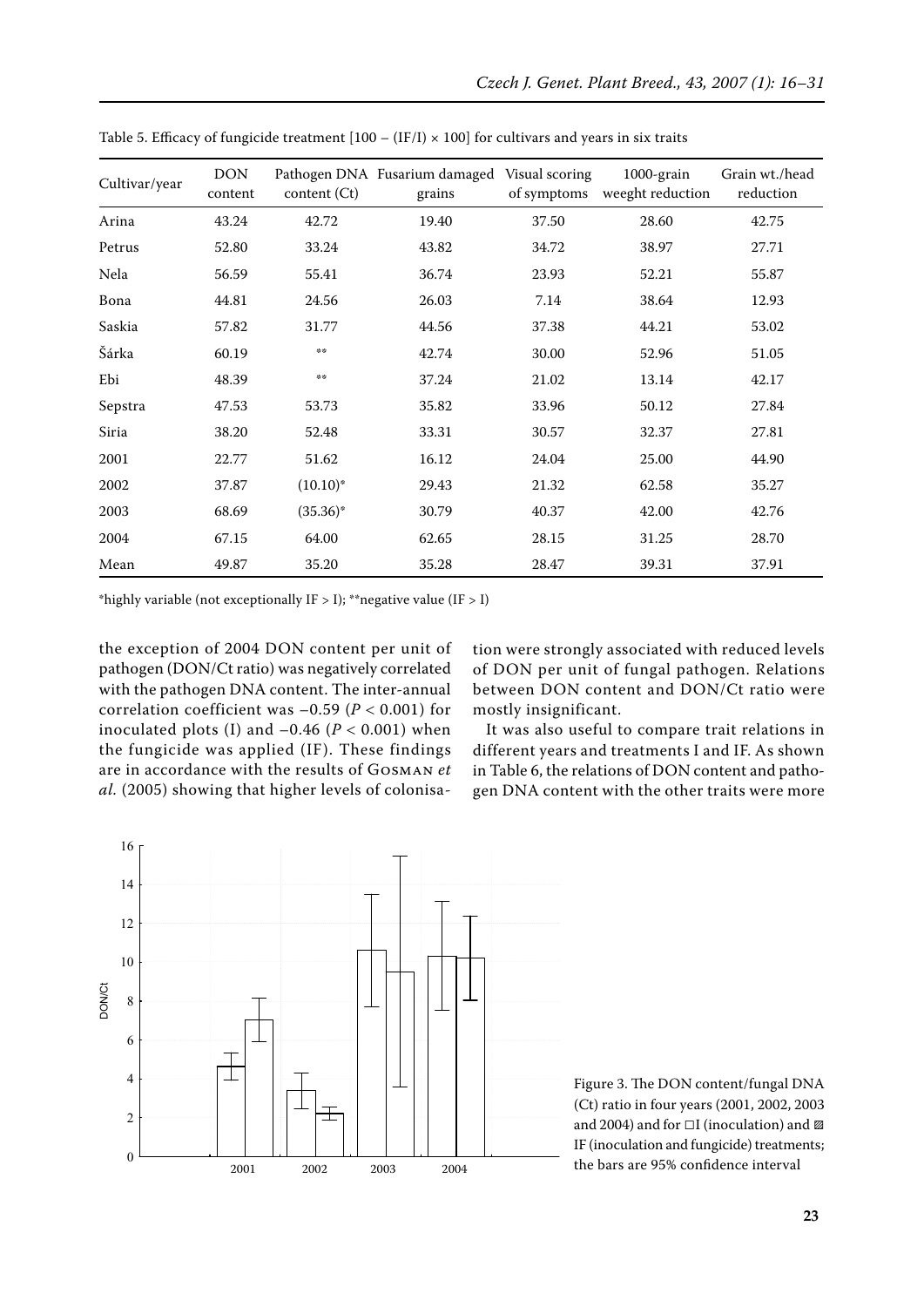| Combination    | 2001       |           |           | 2002      | 2003       |           | 2004      |           |
|----------------|------------|-----------|-----------|-----------|------------|-----------|-----------|-----------|
| of traits      | I          | IF        | Ι         | IF        | I          | IF        | I         | IF        |
| DON vs. Ct     | $0.50**$   | $0.74***$ | $0.61***$ | $0.76***$ | $0.42*$    | $0.57***$ | $0.81***$ | $0.92***$ |
| DON vs. FDG    | $0.41*$    | $0.87***$ | $0.83***$ | $0.35*$   | $0.56**$   | $0.76***$ | $0.97***$ | $0.96***$ |
| DON vs. VSS    | $0.45*$    | $0.48**$  | $0.74***$ | 0.10      | 0.23       | $0.72***$ | $0.39*$   | $0.69***$ |
| DON vs. TGWR   | 0.19       | $0.71***$ | $0.69***$ | $0.46**$  | $0.34*$    | $0.59***$ | $0.88***$ | $0.71***$ |
| DON vs. GWHR   | 0.34       | $0.79***$ | $0.61***$ | $0.39*$   | 0.29       | $0.55**$  | $0.46**$  | $0.37*$   |
| DON vs. DON/Ct | 0.32       | $-0.08$   | 0.15      | 0.22      | $-0.08$    | $-0.27$   | $0.42*$   | $-0.05$   |
| Ct vs. FDG     | 0.05       | $0.59**$  | $0.60***$ | $0.38*$   | $0.65***$  | 0.20      | $0.84***$ | $0.89***$ |
| Ct vs. VSS     | $-0.04$    | 0.07      | $0.65***$ | 0.24      | 0.25       | $0.43*$   | $0.68***$ | $0.59***$ |
| Ct vs. TGWR    | $-0.43*$   | $0.42*$   | $0.43*$   | 0.21      | 0.16       | $0.67***$ | $0.83***$ | $0.70***$ |
| Ct/GWHR        | $-0.43*$   | $0.52**$  | $0.38*$   | 0.08      | $0.58***$  | 0.21      | $0.51**$  | 0.26      |
| Ct vs. DON/Ct  | $-0.60***$ | $-0.46*$  | $-0.57**$ | $-0.41*$  | $-0.77***$ | $-0.48**$ | $-0.10$   | $-0.26$   |
| FDG vs. VSS    | $0.64***$  | $0.44*$   | $0.78***$ | 0.03      | $0.39*$    | $0.63***$ | $0.46**$  | $0.62***$ |
| FDG vs. TGWR   | $0.48**$   | $0.82***$ | $0.70***$ | $0.38*$   | $0.53**$   | 0.11      | $0.91***$ | $0.65***$ |
| FDG vs. GWHR   | $0.43*$    | $0.88***$ | $0.76***$ | $-0.11$   | $0.56**$   | $0.61***$ | $0.45***$ | 0.30      |
| VSS vs. TGWR   | $0.64***$  | $0.70***$ | $0.73***$ | $-0.51**$ | $0.62***$  | $0.43*$   | $0.53**$  | $0.53**$  |
| VSS vs. GWHR   | $0.54**$   | $0.44*$   | $0.77***$ | $-0.52**$ | $0.80***$  | $0.86***$ | $0.41*$   | $0.51***$ |
| TGWR vs. GWHR  | $0.75***$  | $0.89***$ | $0.71***$ | $0.62***$ | $0.42*$    | 0.26      | $0.64***$ | $0.60***$ |

Table 6. Coefficients of correlation between the examined traits in four years (2001, 2002, 2003 and 2004) and for treatments I (inoculation) and IF (inoculation and application of fungicide)

\*\*\**P* < 0.001, \*\**P* < 0.01, \**P* < 0.05

Ct = pathogen DNA content (transformed values); DON = DON content; FDG = percentage of Fusarium damaged grains; VSS = visual symptom scores; TGWR = reduction in thousand grain weight; GWHR = reduction in grain weight per head

often insignificant (or even negative) in 2001 and 2003, which indicates that particularly in these years the inoculation by the pathogen (I) had a variable impact on grain colonization by the pathogen, disease symptoms, DON content and grain yield losses. However, the fungicide treatment in inoculated plots (IF) established significantly positive relations between DON content and the other examined traits. The relations between DON content and other traits in 2002 were closer after I treatment and mostly insignificant after the application of fungicide (IF). The trait relations did not apparently differ between treatments I and IF in 2004, which is another evidence of the proportionality of fungicide effects on different traits in that year.

DON content, pathogen DNA content (Ct), grain weight per head reduction (GWHR) obtained after treatments I and IF, as well as the efficacies of fungicide treatment for these traits, were also examined for interrelations across environments

and relations with additional data on heading date, plant height and sums of average daily temperatures (SADT) during the period of disease development. Table 7 shows that the efficacies of fungicide treatment for DON, Ct and GWHR were positively correlated. High efficacy of fungicide treatment was closely connected with low performance in each trait after fungicide treatment (IF), and the insignificance of the correlation between efficacy and performance after inoculation (I) indicates that under certain conditions and in certain cultivars the treatment led to variable reductions in DON, pathogen content and grain yield losses. The efficacy for DON was negatively associated with pathogen content.

In these experiments early heading contributed to lower DON content and higher yield reductions. With early heading the fungicide efficacy for DON tended to be higher. The relations of pathogen content to heading date were not significant, similarly like the effects of plant height on examined traits,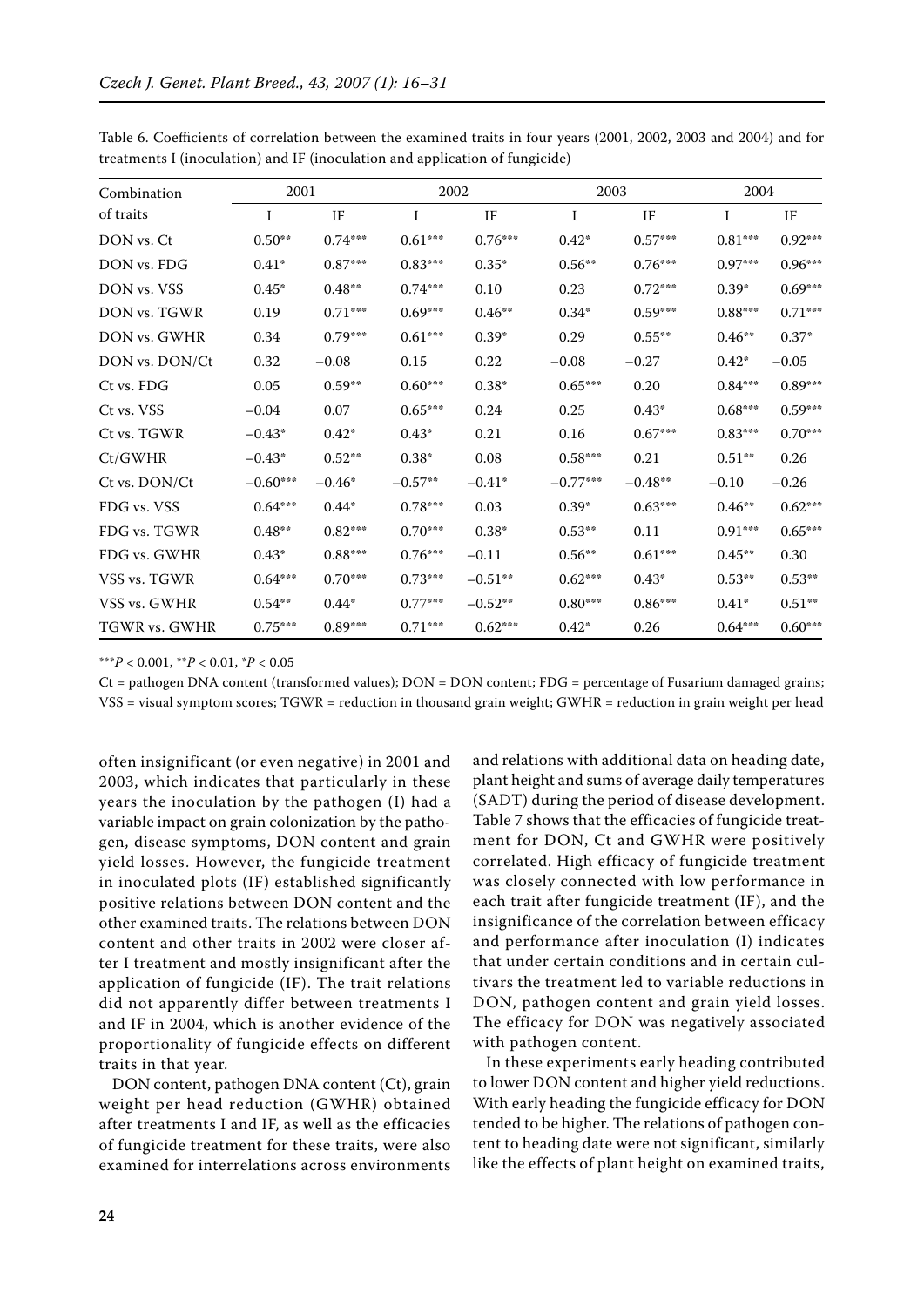

Figure 4. Comparison of cultivar DON content (a) and pathogen DNA content (Ct) (b) for I (inoculation) and IF (inoculation and fungicide) treatments. The ellipses mark the distribution of points (*P* = 95%) belonging to single experimental years (2001 □ ──, 2002 △ –––––2003 ○ — – – – –, 2004 ● ⋅•••••••••)

| Table 7. Inter-annual coefficients of correlation between DON content, pathogen DNA content (Ct) and grain weight    |
|----------------------------------------------------------------------------------------------------------------------|
| per head reductions (GWHR) for treatments I and IF, efficacies (EF) of fungicide treatment for these characteristics |
| and heading date, plant height and sums of average daily temperatures (SADT) in periods of disease development       |

|                 |           | DON-I DON-IF EF DON      |            | $Ct-I$    | $Ct-IF$    | EF Ct                    | GWHR-I   |            | <b>GWHR-IF EF GWHR</b>   |
|-----------------|-----------|--------------------------|------------|-----------|------------|--------------------------|----------|------------|--------------------------|
| DON-I           |           | $0.71***$                | $-0.27$    | $0.60***$ | $0.38*$    | 0.02                     | $0.33*$  | $-0.11$    | 0.28                     |
| DON-IF          | $0.71***$ | $\overline{\phantom{0}}$ | $-0.81***$ | $0.54***$ | $0.54***$  | $-0.19$                  | 0.06     | 0.19       | $-0.20$                  |
| EF DON          | $-0.27$   | $-0.81***$               |            | $-0.37*$  | $-0.54***$ | $0.44**$                 | 0.10     | $-0.40**$  | $0.42**$                 |
| $Ct-I$          | $0.60***$ | $0.54***$                | $-0.37*$   |           | $0.62***$  | 0.03                     | $0.43**$ | 0.05       | 0.08                     |
| $Ct-IF$         | $0.38*$   | $0.54***$                | $-0.54***$ | $0.62***$ |            | $-0.51**$                | $0.32*$  | $0.37*$    | $-0.20$                  |
| EF Ct           | 0.02      | $-0.19$                  | $0.44***$  | 0.03      | $-0.51**$  | $\overline{\phantom{0}}$ | $-0.16$  | $-0.55***$ | $0.33*$                  |
| GWHR-I          | $0.33*$   | 0.06                     | 0.10       | $0.43**$  | $0.32*$    | $-0.16$                  |          | 0.24       | 0.21                     |
| <b>GWHR-IF</b>  | $-0.11$   | 0.19                     | $-0.40**$  | 0.05      | $0.37*$    | $-0.55***$               | 0.24     |            | $-0.80***$               |
| <b>EF GWHR</b>  | 0.28      | $-0.20$                  | $0.42**$   | 0.08      | $-0.20$    | $0.33*$                  | 0.21     | $-0.80***$ | $\overline{\phantom{0}}$ |
| Heading date    | $0.30*$   | $0.52***$                | $-0.47**$  | 0.11      | 0.02       | 0.18                     | $-0.34*$ | $-0.07$    | $-0.10$                  |
| Plant height    | $-0.29*$  | $-0.08$                  | $-0.18$    | $-0.04$   | 0.16       | $-0.19$                  | 0.06     | $0.40**$   | $-0.25$                  |
| SADT 5 days     | $-0.43**$ | $-0.70***$               | $0.63***$  | $-0.49**$ | $-0.34*$   | 0.00                     | $-0.11$  | 0.01       | 0.04                     |
| SADT 6-10 days  | $-0.08$   | 0.00                     | $-0.16$    | 0.01      | $0.41**$   | $-0.63***$               | $-0.04$  | $0.50**$   | $-0.41**$                |
| SADT 10 days    | $-0.29*$  | $-0.40**$                | 0.28       | $-0.27$   | 0.06       | $-0.40*$                 | $-0.09$  | $0.32*$    | $-0.22$                  |
| SADT 11-15 days | 0.28      | 0.14                     | $-0.15$    | $0.41**$  | $0.60***$  | $-0.52***$               | $0.31*$  | 0.23       | 0.04                     |
| SADT 15 days    | $-0.14$   | $-0.26$                  | 0.15       | $-0.06$   | 0.26       | $-0.49**$                | 0.02     | $0.32*$    | $-0.17$                  |
| SADT 16-20 days | $0.36*$   | 0,17                     | 0.03       | $0.51***$ | 0.27       | 0.13                     | $0.38*$  | $-0.31*$   | $0.37*$                  |
| SADT 20 days    | $-0.03$   | $-0.21$                  | 0.16       | 0.10      | $0.34*$    | $-0.44**$                | 0.14     | 0.22       | $-0.06$                  |
| SADT 21-25 days | 0.26      | 0.15                     | $-0.03$    | $-0.04$   | $-0.06$    | $-0.10$                  | $-0.22$  | $-0.32*$   | 0.24                     |
| SADT 25 days    | 0.01      | $-0.17$                  | 0.14       | 0.08      | $0.31*$    | $-0.43**$                | 0.10     | 0.16       | $-0.02$                  |
| SADT 30 days    | 0.01      | $-0.11$                  | 0.04       | 0.07      | $0.36*$    | $-0.54***$               | 0.08     | 0.26       | $-0.09$                  |

\*\*\**P* < 0.001, \*\**P* < 0.01, \**P* < 0.05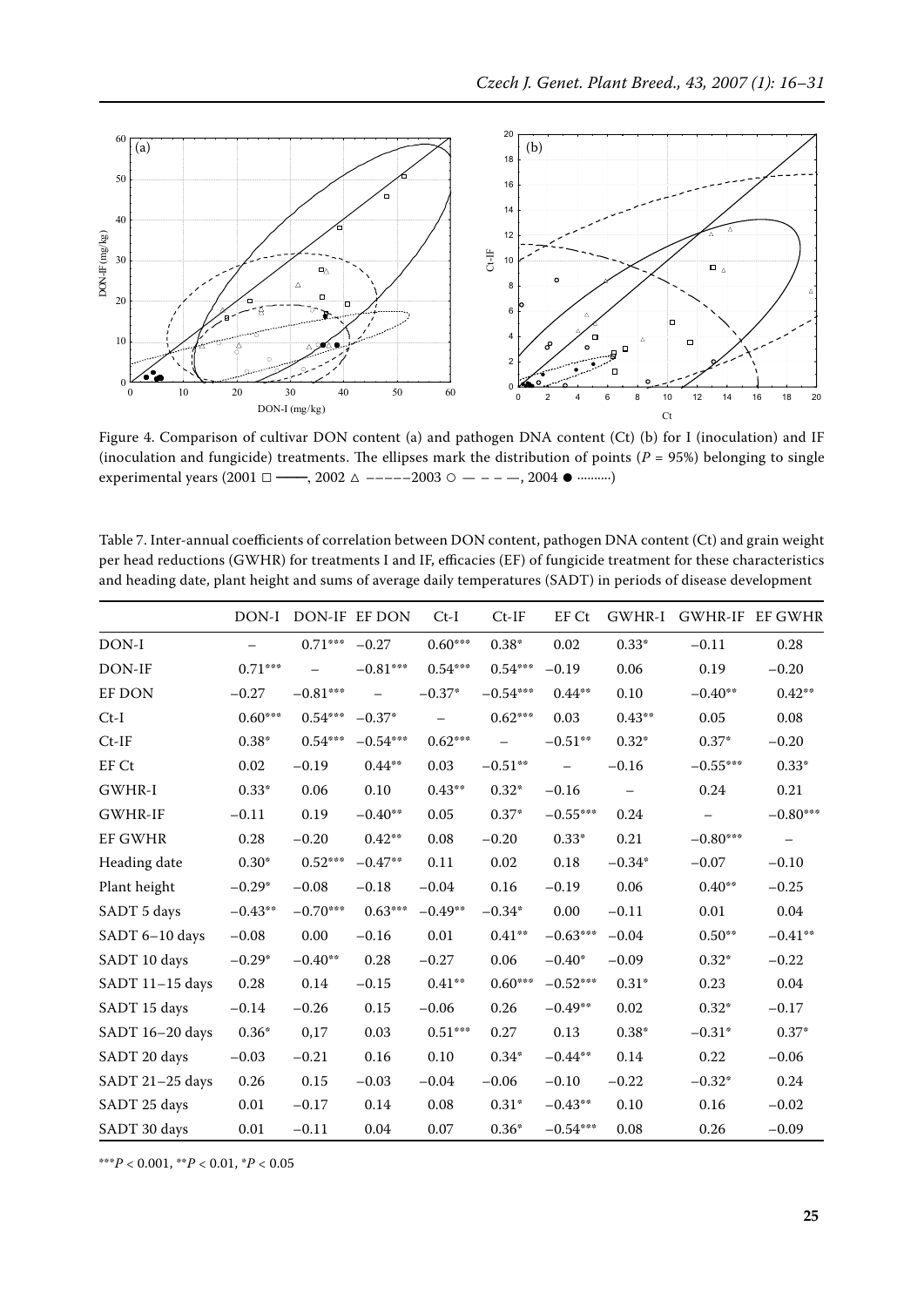with the exception of a positive relation  $(P < 0.01)$ between plant height and GWHR after fungicide treatment. Relatively lower temperatures in a 5-day period following the inoculation at mid-anthesis (GS 64) (average temperatures in this period ranged between 13.5°C and 22.4°C) contributed to higher DON and pathogen DNA contents in mature grain. The effect of fungicide treatment on a reduction in DON content could be lower under such conditions. In these experiments higher average daily temperatures in the period between day 11 and 20 (temperature range 14.7°C–21.9°C) could favour the colonization of grain by the fungus while grain yield losses tended to be higher. The reduction in pathogen content due to fungicide treatment in connection with higher temperatures in a 30-day period was found lower.

#### **Discussion**

A microplot system with the inoculum sprayed onto plots can be considered useful for these types of studies (Mesterházy *et al.* 2003) because it enables to simulate conditions that are likely to occur on a larger scale in agricultural practice. In these experiments the mist irrigation of plots guaranteed progressive development of the disease in all years and, therefore, the variation in disease attack over years could mainly be ascribed to cultivar reactions and their interactions with treatments, as well as to inoculation timing and key environmental factors (temperature, moisture) during disease progression. Error variance in trials with replications was quite low in all examined traits compared to treatment, year and genotype effects (Table 3), which made it possible to properly evaluate the effects of inoculation with the fungus and fungicide treatment. Control variants, used to evaluate the effects of FHB infection and fungicide treatment on yield components, were maintained uncontaminated by DON producing Fusarium pathogens.

Mycotoxin content, grain yield losses and effects of infection on seed quality are undoubtedly the most important characteristics from practical aspects. However, it is widely acknowledged that FHB is a complicated disease and many traits are needed to evaluate damage to the crop by the disease and cultivar resistance. Breeding for FHB resistance and low accumulation of mycotoxins would be greatly facilitated if the mycotoxin (DON) accumulation of a genotype could be predicted from

indirect, easily determined FHB traits. Among the included traits, particularly determination of the percentage of Fusarium damaged grains (FDG) appeared to be useful from these aspects. This trait was found positively related to DON content and reductions in the examined yield components in inoculated plots in all years. FDG was considered as a valuable trait by many authors (e.g. Arseniuk *et al.* 1999; Ittu *et al.* 2000; Lemmens *et al.* 2003; Chrpová *et al.* 2004), but due to variable relationships multiple environment examinations for this trait are evidently necessary. The experiments of Mesterházy *et al.* (2005), in which reactions of wheat cultivars to different *Fusarium* spp. were studied, revealed close correlations between FDG and DON contamination, however, this research demonstrated the importance of measuring both FDG and DON in the breeding and selection of resistant germplasm and cultivars. Similarly like in previous experiments, the examination of symptoms was found (Šíp *et al.* 2002a) inferior to the determination of DON by means of traits measuring infection effects on seed size and appearance. In the experiments of Brennan *et al.* (2005) a visual disease assessment clearly reflected yield losses, but no significant relation was detected between symptom scoring and fungal DNA content of grain. Stronger relationships between symptom expression and other FHB traits could be obtained from the examination of AUDPC (Shaner & Finney 1977), but in these types of experiments (when the spraying of inoculum onto plant stands not uniform in heading is used) and in practice (when evaluating natural infections) this examination is not easy to perform and is unlikely to bring more valuable results. The relations between DON content and reductions in the examined yield traits, similarly like the relations between DON and symptom scores, were also found more variable than the relations between DON and FDG.

Contrasting conditions of experimental years highly influenced performance in the examined traits and resulted in mostly significant interactions of years with cultivars and treatments. Surprising high effects caused by the environment were reported by many authors (MESTERHÁZY et *al.* 1999; Miedaner *et al.* 2001; Šíp *et al.* 2003; Wiśniewska *et al.* 2004). Field experiments with artificial infection of winter wheat cultivars with *F. culmorum*, conducted in Prague-Ruzyně since 1992, showed striking differences in the development of FHB between years in these Central European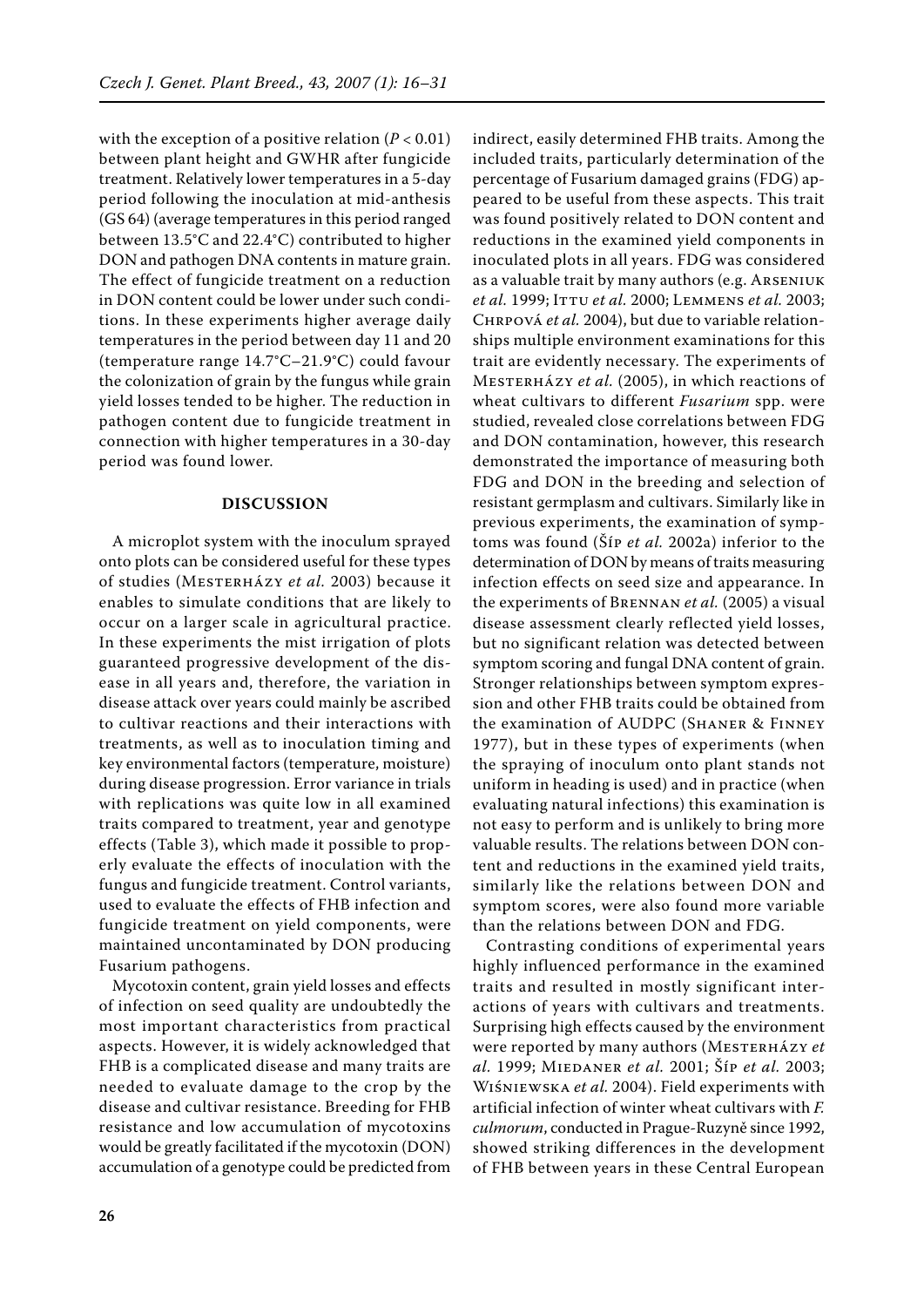conditions (Šíp & Stuchlíková 1997; Šíp *et al.* 2002b). In accordance with the results of previous experiments in 1998–2000 (Šíp *et al.* 2002a), it can be suggested also from these experiments that the slower disease development in relatively colder and humid weather conditions may result in a higher accumulation of toxins, while conditions that favour the accelerated and relatively shorter disease development can lead to a higher severity of the disease (higher yield losses), but not necessarily to a high accumulation of DON in grain. At genotype earliness (short vegetation period) the reaction to FHB may be similar like under environmental conditions that promote the shorter disease development. The early cultivars Hana (Šíp *et al.* 2002a) and now Saskia and Šárka showed high yield losses due to infection, but a relatively lower accumulation of DON in grain. Therefore, the growth habit (especially the length of the grain filling period) may contribute to different resistance to the accumulation of DON and FHB in a genotype.

As FHB causes very miscellaneous and often not clear symptoms of infection, it was suggested that the real-time PCR analysis could be particularly helpful for quantifying FHB and explaining differences in FHB development and accumulation of DON under variable environmental conditions. NICHOLSON *et al.* (2003) reported that competitive and real-time PCR analyses now enable to specify more clearly also fungicide effects on the disease and mycotoxin accumulation. Doohan *et al.* (1999) found that PCR provided a higher resolution than the visual disease assessment for the determination of fungicide efficacy. The real-time PCR assay used in this study was found to be highly specific and sensitive. A close linear relationship was detected between the amount of fungal genomic DNA and transformed Ct values  $(r^2 = 0.993)$ . Probably the first report on the use of a comparative threshold cycle (Ct) method to quantify the DNA of a plant pathogen relative to its host DNA was published by Gao *et al.* (2004). It was shown by Leišová *et al.* (2006) that transformed Ct values (used also in this study) might well suit the demands because they take into account the amount of target PCR amplicons in the best way. The calibration curve was based on Ct values of diluted pathogen DNA isolated from pure fungal mycelia while DNA isolated from the infected and damaged plant tissue will represent a different matrix even though the DNA isolation procedure is identical.

The relationship between Ct values and DON contents appeared to be rather complicated in wheat. Though our experiments showed significantly positive relationships between Ct values (relative pathogen DNA estimation) and DON content under different conditions, these relationships were not always close. Large differences in DON content per unit of pathogen were detected between the years. It also follows from the results presented by Gosman *et al.* (2005) that similar amounts of fungal biomass may be associated with different mycotoxin contents or *vice-versa*. Reduced levels of DON per unit of pathogen were characteristic of the years 2001 and 2002 with similarly high pathogen contents, but the slower (longer lasting) accumulation of pathogen in plant tissues at relatively lower temperatures probably resulted in a significantly higher DON content in 2001 compared to 2002. The disease saturation is likely to occur at a higher temperature, which may cause less obvious differences in disease progress between cultivars (Brennan *et al.* 2005). Temperature extremes that unequally affected individual cultivars differing in flowering time (inoculation dates) might contribute to the highly variable DON to fungal biomass ratio in cultivars and differential expression of cultivar resistance in 2003. In that year the least genotypic variation was detected for DON content and examined yield traits (data not shown here). Under these conditions the most resistant late cultivars Arina and Petrus did not express high resistance to the accumulation of DON. In 2003, similarly conducted experiments with winter wheat and spring barley genotypes brought about different results: close relations between DON and pathogen content in spring barley (Šíp *et al.* 2004) and relatively the weakest correlation in winter wheat. These differences can partly be explained by the biological specificity of both crops, and a different impact of weather conditions on inoculated plants can be reckoned as the most decisive factor.

It was indicated by these experiments that under conditions of water availability the temperature in a 5-day period following the inoculation could influence both DON and pathogen content in mature grain. Hooker *et al.* (2002) demonstrated that relatively narrow time periods around heading (4–7 days before heading and 3–6 days after heading) were particularly decisive for the prediction of DON content. Weather conditions (temperature, moisture) around anthesis can be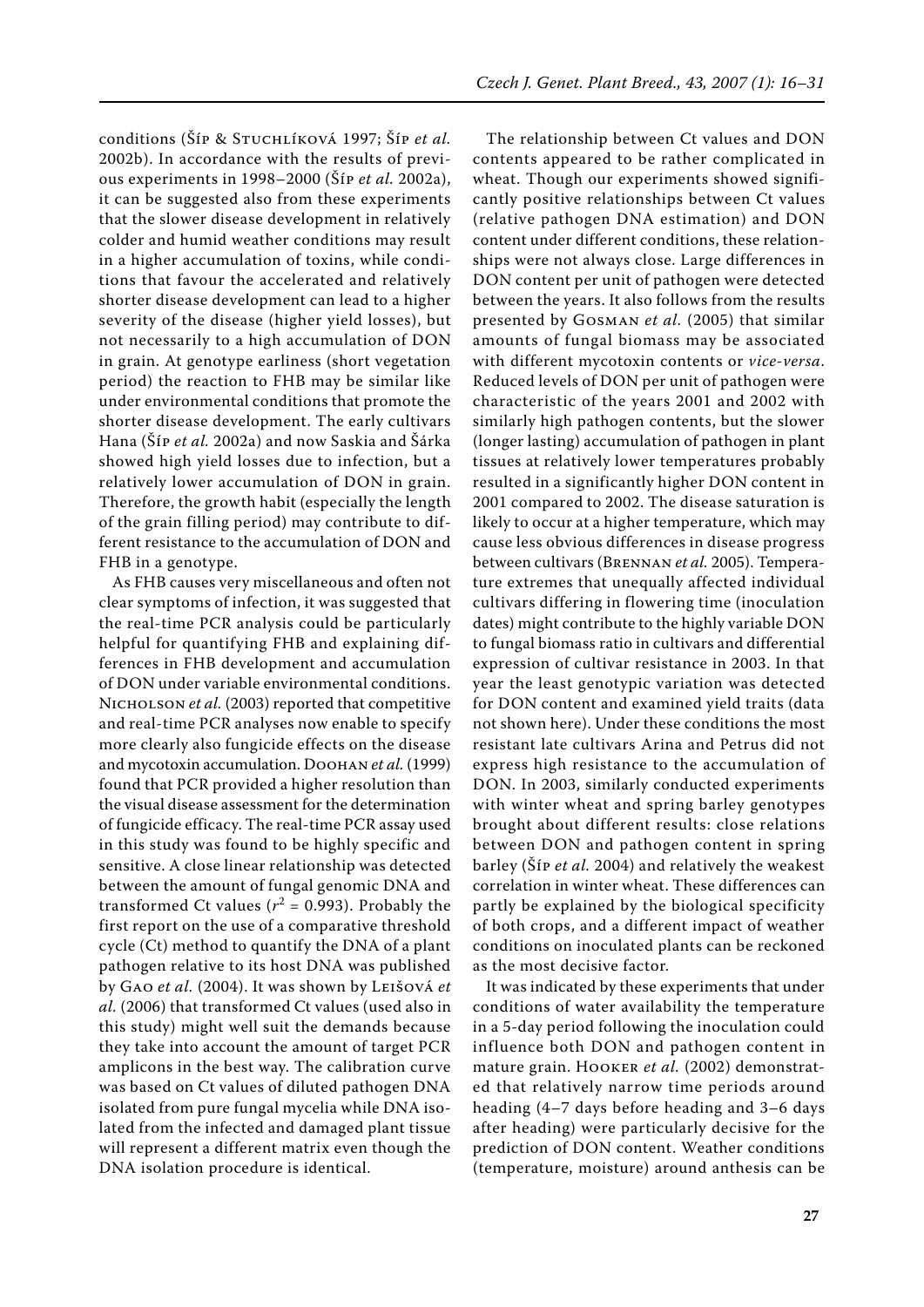considered as a critical factor in FHB epidemics (Parry *et al.* 1995), and Kang and Buchenauer (2002) documented that the accumulation of DON secondary metabolites in host tissues might start very soon (36 h after inoculation). While temperatures in the subsequent periods (days 6 to 30 after inoculation) did not appear to affect the content of DON strongly, relatively higher temperatures especially between days 11 and 20 contributed to an increase in pathogen content and probably also to an increase in grain yield losses due to infection. Brennan *et al.* (2005) showed that the FHB disease severity was significantly higher in terms of reduced grain weight, visual disease symptoms and amounts of fungal DNA at the higher temperature of 20°C compared with 16°C. Studies of Hope *et al.* (2005) on the colonization of wheat grains by *F. culmorum* and *F. graminearum* in a 40-day period revealed that the growth of both species was highly affected by temperature, moisture conditions and their interactions. *F. culmorum* grew optimally at a high moisture content in grain (0.98  $a_w$ ) at 15°C and 25°C. The relationships between temperatures and moisture content in grain were not evaluated in the field experiments under study, but it can be expected that the mist irrigation of plots enabled to escape dry conditions and the temperature could become crucial in determining the infection and mycotoxin production.

Key environmental factors such as water availability and temperature can evidently influence also the efficacy of fungicide treatment (Magan *et al.* 2002). The presented results are without doubt highly attributable to conditions of the examined years and fungicide treatments, and it can be concluded from the correlation analysis that fungicide effects on a reduction in DON and pathogen content were usually higher under conditions that promoted lower performance in these traits. While the efficacy for DON appeared to be higher at a relatively higher temperature in the narrow time period following the inoculation (5 days after inoculation), the fungicide efficacy for pathogen content was higher in "relatively colder" years 2001 and 2004. The results seem to contrast with those of Ramirez *et al.* (2004), who reported the majority of the fungicides to be more effective in controlling the fungal growth at 25°C rather than at 15°C, but it is likely that the temperature extremes in 2003 and 2002 could contribute to high fluctuations of fungicide efficacy and to unsatisfactory results particularly in some cultivars that showed an increase in pathogen content after the application of fungicide.

There is enough evidence that the efficacy of fungicides in controlling FHB is highly variable and often unsatisfactory (Mesterházy *et al.* 2003). Some of the variability is related to the fungicide used, its timing and coverage; other sources of variability are the timing and severity of infection under different weather conditions, virulence of the isolates, and the level of resistance in the cultivars. In general, the active ingredient tebuconazole was reported to be more effective in reducing FHB than the other fungicides, but also metconazole or other fungicides were reported to possess a high activity against both *F. culmorum* and *F. graminearum* (Pirgozliev *et al.* 2002; Magan *et al.* 2002). In these experiments the differences between used fungicides were evidently outweighed by year effects. While in 2002 tebuconazole caused only a 38% reduction in DON, in 2003 this fungicide reached 69% efficacy at a similar average content of DON like in 2002 and at the same fungicide dosage and timing. Large differences between years and cultivars were detected in fungicide effects on a reduction in all examined traits, and the efficacies of fungicide treatment for DON, pathogen content and grain yield loss (GWHR) were positively correlated. MESTERHÁZY et al. (2003) detected significant correlations between the fungicide efficacies of the four parameters measured (FHB ratings, percentage of FDG, DON content and relative yield loss). However, it follows from the presented results that the effect on a reduction in one trait was not often proportional to the effect on the other traits. Owing to unproportional reductions in DON and pathogen content, the fungicide treatment in 2001 led to increased production of DON per unit of pathogen, similarly like the application of azoxystrobin in experiments of Simpson *et al.* (2001). The fungicide treatment with either metconazole (2001) or tebuconazole (2002–2004) did not increase the content of DON, though particularly in 2001 the efficacy in late genotypes was close to zero. On the contrary, an increase in pathogen content after the application of fungicide was not exceptional. The  $P = 0.95$  ellipses drawn in Figure 4 indicate a high fluctuation of Ct–I/Ct–IF points for cultivars in 2002 and 2003 and a rather negative correlation between Ct–I and Ct–IF in 2003.

In spite of the high variability of fungicide effects in cultivars and years, the examination of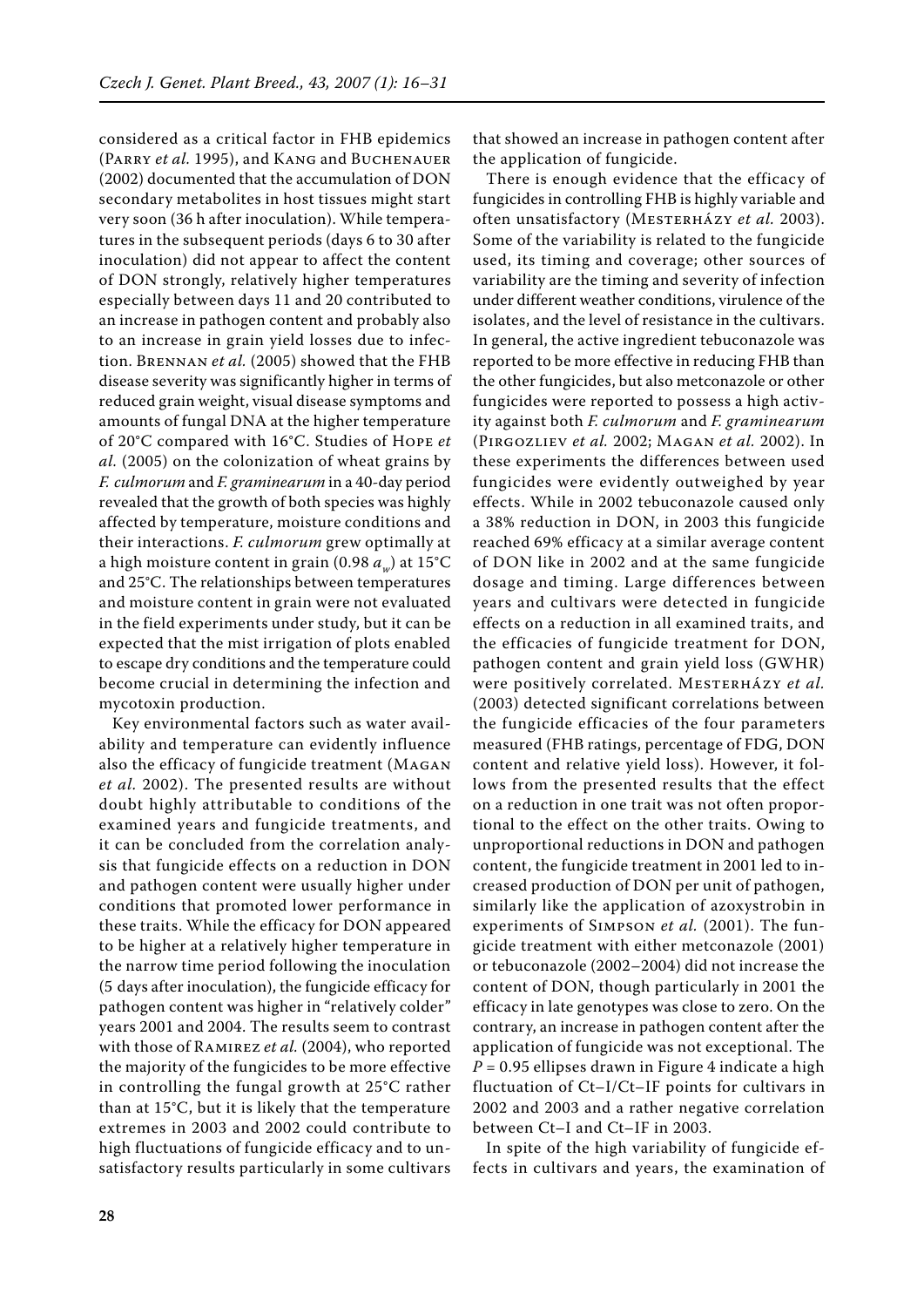FHB development in different conditions may help to adopt integrated measures to decrease disease damage and to define requirements for fungicides. These experiments also indicated the importance of the relatively narrow time period around anthesis for manifestation of the disease and efficacy of fungicide treatment. Therefore, the proper timing of fungicide application appears to be an important prerequisite of success. The conditions that enable long lasting development of the disease and lead to a high accumulation of both DON and pathogen evidently make the protection highly problematic. The long persistence of fungicide action or other spraying is evidently necessary to combat such an infection type. According to Kászonyi *et al.* (2004) the best fungicides have now about one-month protective action and it should be taken into consideration that in some years (in our case 2001) or regions the one-month protection need not be sufficient. Under conditions of shorter and not so harmful development of the disease (with relatively lower DON and pathogen contents in 2003 and 2004) the application of fungicide with high immediate effect can give satisfactory results. The effect of the treatment with tebuconazole fungicide on a reduction in both DON and pathogen content was low in 2002, which was characterised by high pathogen content and high reductions in yield traits. MESTERHÁZY et al. (2004) reported that the most severe infections (in the most sensitive wheat cultivars) could be controlled successfully only with the prothioconazole fungicides.

To increase the effectiveness of disease control under natural conditions the protection should be differentiated with respect to the type of pathogens (Simpson *et al.* 2001) and it should evidently consider the conditions for disease development and cultivar type. Long-term experience with the disease in a certain growing region, respectful of other risk factors, particularly those influencing the number of viable airborne propagules of Fusarium pathogens at flowering stage (SCHAAFSMA et al. 2005), and weather forecasts for critical periods may enable to make the prognosis of disease development, decisive for the choice of control measures. Using important weather variables, a weather-based model to predict the concentration of DON in grain at heading was developed by HOOKER *et al.* (2002). A quantitative assessment model to predict the risk of FHB and the associated production of mycotoxins (Xu *et al.* 2004) appeared to be useful for making practical disease management decisions involving fungicide applications. Cultivar resistance is another important factor that may significantly contribute to the efficient control of the disease. It also follows from these experiments that in combination with fungicide treatment the cultivars that are more resistant to FHB attack are better protected from disease attack and accumulation of DON in grain under different conditions. From practical aspects the "double protection" (consisting in growing less susceptible cultivars and fungicide treatment) with respect to the factors decisive for FHB development and accumulation of toxins in certain conditions is evidently needed to control the disease in a more efficient way. In these experiments the exploitation of moderate resistance (cultivars Arina and Petrus) resulted in a 68% reduction in DON when combined with fungicide treatment and in the years of high fungicide efficacy (2003 and 2004) even in an 89% DON reduction (96% reduction in pathogen content). Data collected in this study could help to specify the impact of different crucial factors in the examined Central European conditions and to improve protective measures.

*Acknowledgements.* The authors express thanks to Mrs. M. Vlčková and Š. Bártová for technical assistance.

#### **Re f e r e n c e s**

- Arseniuk E., Foremska E., Goral T., Chelkowski J. (1999): Fusarium head blight reactions and accumulation of deoxynivalenol (DON) and some of its derivatives in kernels of wheat, triticale and rye. Journal of Phytopathology, **147**: 577–590.
- Brennan J.M., Egan D., Cooke B.M., Doohan F.M. (2005): Effect of temperature on head blight of wheat caused by *Fusarium culmorum* and *F. graminearum*. Plant Pathology, **54**: 156–160.
- Chrpová J., Šíp V., Sýkorová S., Matějová E., Marušková M., Horčička P. (2004): Results of testing wheat for resistance to *Fusarium* head blight in the Czech Republic. In: Canty S.M., Boring T., Wardwell J., WARD R.W. (eds.): Proc. 2<sup>nd</sup> Int. Symp. on Fusarium Head Blight; incorporating the 8<sup>th</sup> European Fusarium Seminar, December 11–15, 2004, Orlando, 38–42.
- Doohan F.M., Parry D.W., Nicholson P. (1999): *Fusarium* ear blight of wheat: the use of quantitative PCR and visual disease assessment in studies of disease control. Plant Pathology, **48**: 209–217.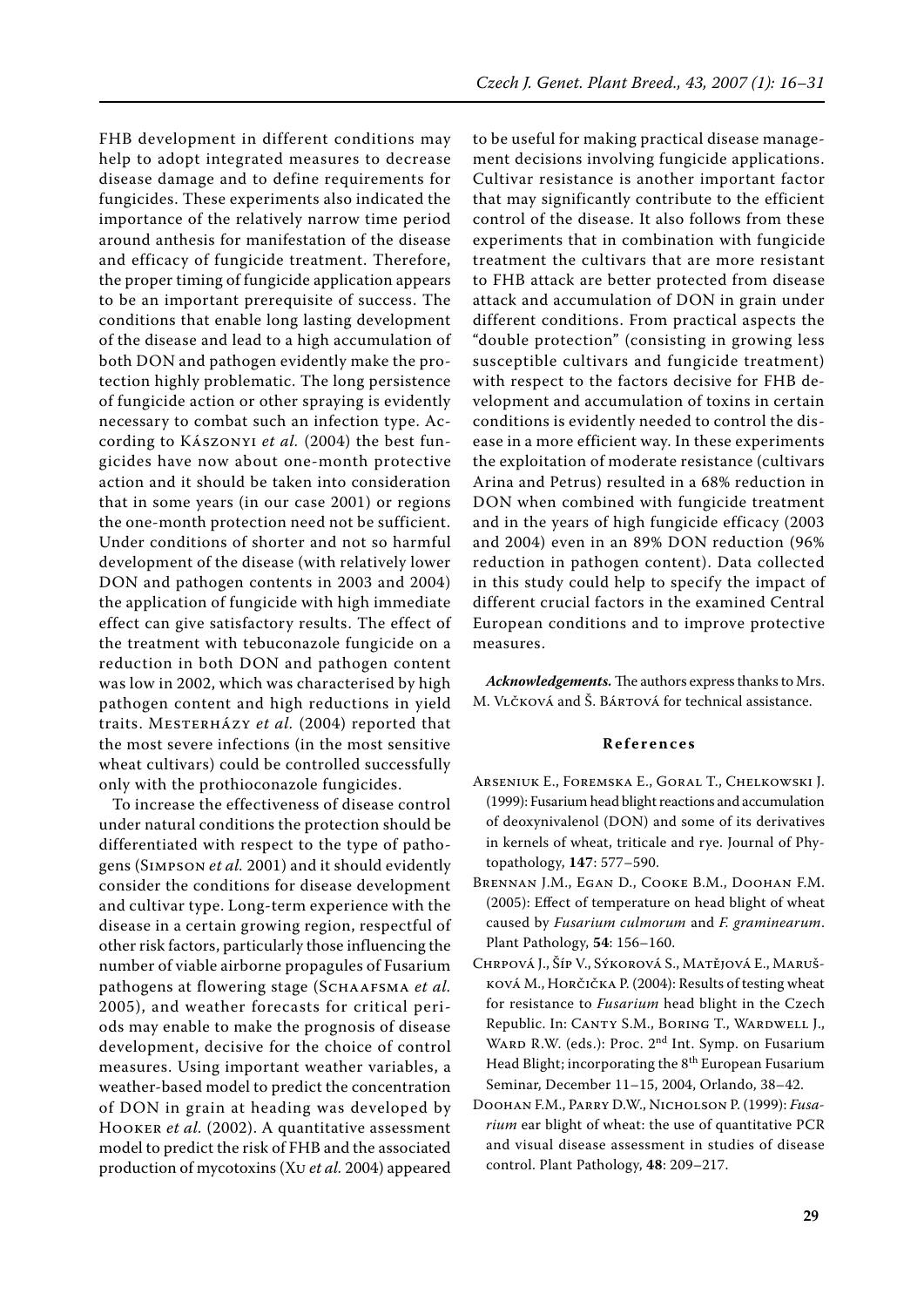- Doohan F.M., Brennan J., Cooke B.M. (2003): Influence of climatic factors on *Fusarium* species pathogenic to cereals. European Journal of Plant Pathology, **109**: 755–768.
- Gao X., Jackson T.A., Lambert K.N., Li S., Hartman G.L., Niblack T.L. (2004): Detection and quantification of *Fusarium solani* f.sp. *glycines* in soybean roots with real-time quantitative polymerase chain reaction. Plant Disease, **88**: 1372–1380.
- Golinski P., Perkowski J., Kostecki M., Grabarkiewicz-Szczesna J., Chelkowski J. (1996): *Fusarium* species and *Fusarium* toxins in wheat in Poland. Sydowia, **48**: 12–22.
- Gosman N., Chandler E., Thomsett M., Draeger R., Nicholson P. (2005): Analysis of the relationship between parameters of resistance to *Fusarium* head blight and *in vitro* tolerance to deoxynivalenol of the winter wheat cultivar WEK0609. European Journal of Plant Pathology, **111**: 57–66.
- HOOKER D.C., SCHAAFSMA A.W., TAMBURIC-ILINCIC L. (2002): Using weather variables pre- and post- heading to predict deoxynivalenol content in winter wheat. Plant Disease, **86**: 611–619.
- HOPE R., ALDRED D., MAGAN N. (2005): Comparison of environmental profiles for growth and deoxynivalenol production by *Fusarium culmorum* and *F. graminearum* on wheat grain. Letters in Applied Microbiology, **40**: 295–300.
- Ittu M., Grabarkiewicz-Szczesna J., Kostecki M., Golinski P. (2000): Deoxynivalenol accumulation and other scab symptoms in six Romanian wheat genotypes inoculated with *Fusarium graminearum.* Mycotoxin Research, **16**: 15–22.
- Kang Z., Buchenauer H. (2002): Studies on the infection process of *Fusarium culmorum* in wheat spikes: Degradation of host cell wall components and localization of trichothecene toxins in infected tissue. European Journal of Plant Pathology, **108**: 653–660.
- Kászonyi G., Mesterházy A., Bartók T., Varga М., То́тн В. (2004): The longevity of fungicides controlling FHB in wheat. In: Canty S.M., Boring T., WARDWELL J., WARD R.W. (eds.): Proc. 2<sup>nd</sup> Int. Symp. on Fusarium Head Blight; incorporating the  $8<sup>th</sup>$  European Fusarium Seminar, December 11–15, 2004, Orlando, 333–336.
- Leišová L., Kučera L., Chrpová J., Sýkorová S., Šíp V., Ovesná J. (2006): Quantification of *Fusarium culmorum* in wheat and barley tissues using real-time PCR in comparison with DON content. Journal of Phytopathology, **154**: 603–611.
- Lemmens M., Krska R., Buerstmayr H., Josephs R., Schuhmacher R., Graushuber H., Ruckenbauer P.

(2003): Fusarium head blight reactions and accumulation of deoxynivalenol, moniliformin and zearalenone in wheat grains. Cereal Research Communications, **31**: 407–414.

- Magan N., Hope R., Colleate A., Baxter E.S. (2002): Relationship between growth and mycotoxin production by *Fusarium* species, biocides and environment. European Journal of Plant Pathology, **108**: 685–690.
- Mesterházy A., Bartók T. (2002): Control of *Fusarium* head blight with fungicides. Petria, **12**: 109–116.
- Mesterházy A., Bartók T., Mirocha C.G., Komoróczy R. (1999): Nature of wheat resistance to *Fusarium*  head blight and the role of deoxynivalenol for breeding. Plant Breeding, **118**: 97–110.
- Mesterházy A., Bartók T., Lamper C. (2003): Influence of wheat cultivar, species of *Fusarium*, and isolate aggressiveness on the efficacy of fungicides for control of Fusarium head blight. Plant Disease, **87**: 1107–1115.
- Mesterházy A., Kászonyi G., Tóth B., Bartók T., Varga M. (2004): Prothioconazole fungicides against FHB in wheat, 2003/2004 results. In: CANTY S.M., Boring T., Wardwell J., Ward R.W. (eds.): Proc. 2<sup>nd</sup> Int. Symp. on Fusarium Head Blight; incorporating the 8<sup>th</sup> European Fusarium Seminar, December 11-15, 2004, Orlando, 355–358.
- Mesterházy A., Bartók T., Kászonyi G., Varga M., Tóth B., Varga J. (2005): Common resistance to different *Fusarium* spp. causing *Fusarium* head blight in wheat. European Journal of Plant Pathology, **112**: 267–281.
- Miedaner T., Reinbrecht C., Lauber U., Schollenberger M., Geiger H.H. (2001): Effects of genotype and genotype-environment interaction on deoxynivalenol accumulation and resistance to *Fusarium* head blight in rye, triticale, and wheat. Plant Breeding, **120**: 97–105.
- Mielke H., Weinert J. (1996): Investigations on the effect of various fungicides on the pathogen of partial head blight (*Fusarium culmorum* (WGSm) Sacc). Nachrichtenblatt des Deutschen Pflanzenschutzdienstes, **48**: 93–95.
- Nicholson P., Chandler E., Draeger R.C., Gosman N.E., Simpson D.R., Thomsett M., Wilson A.H. (2003): Molecular tools to study epidemiology and toxicology of fusarium head blight of cereals. European Journal of Plant Pathology, **109**: 691–703.
- Parry D.W., Jenkinson P., McLeod L. (1995): *Fusarium* ear blight (scab) in small grain cereals – a review. Plant Pathology, **44**: 207–238.
- Pirgozliev S.R., Edwards S.G., Hare M.C., Jenkinson P. (2002): Effect of dose rate of azoxystrobin and metconazole on the development of Fusarium head